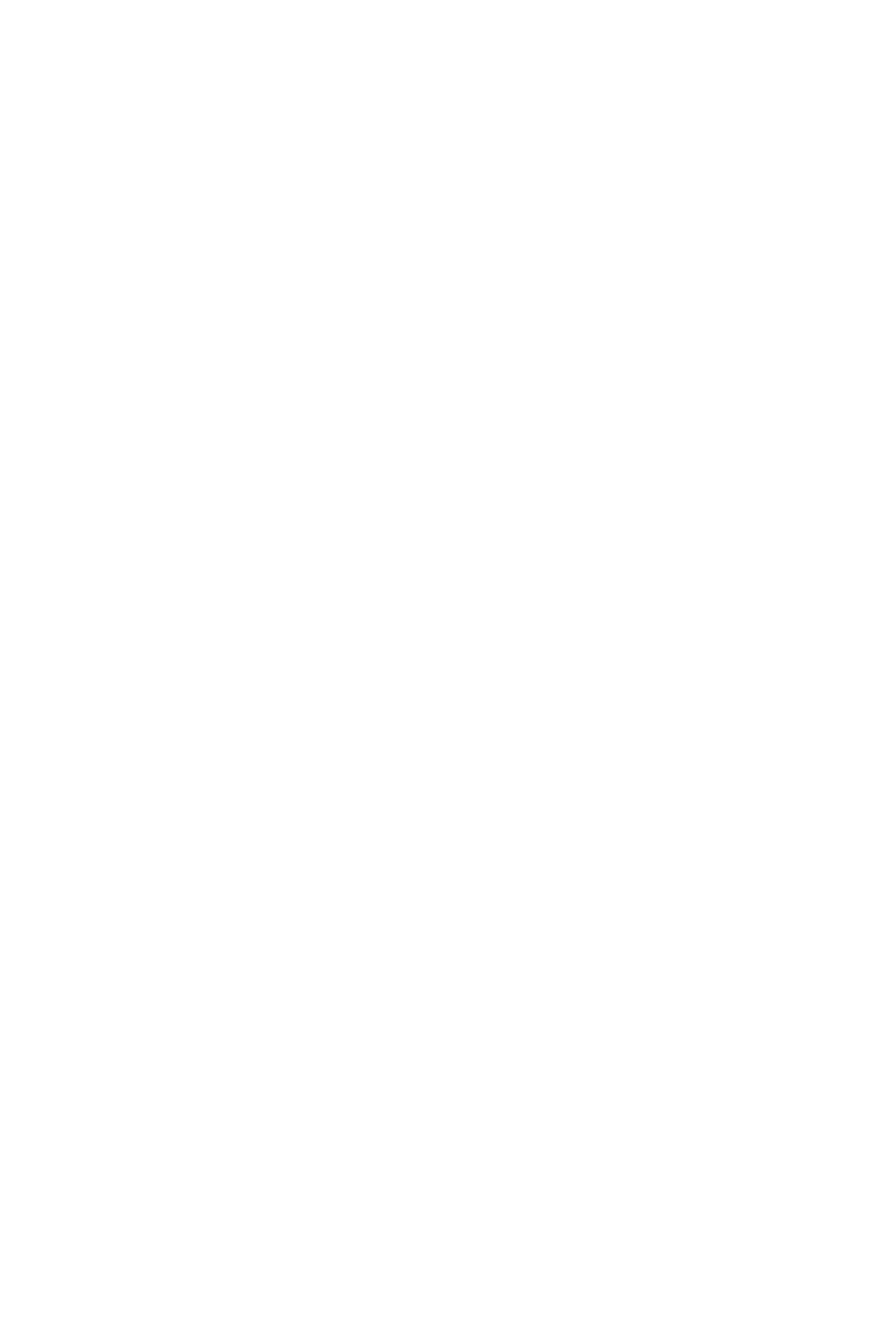## **MESSAGE FROM THE DEAN**

It is my pleasure to welcome you to the LSU College of Music & Dramatic Arts and *Stravinsky in America*, our symposium dedicated to the study and celebration of iconic composer Igor Stravinsky, focusing in particular on his time here in the United States during a period of great change for the arts and our national identity.

Our college holds a long-standing tradition of excellence in both academic research and music performance. Our halls serve as a valuable inflection point between research, theory, and performance application, brought to fruition by exemplary students, elite faculty, and a diverse and supportive community. Whether you are joining us virtually or in-person, we hope you have the opportunity to partake in our robust collaborative culture and enjoy your time at the symposium.

Geaux Tigers!

Kristin Sosnowsky Interim Dean, LSU College of Music & Dramatic Arts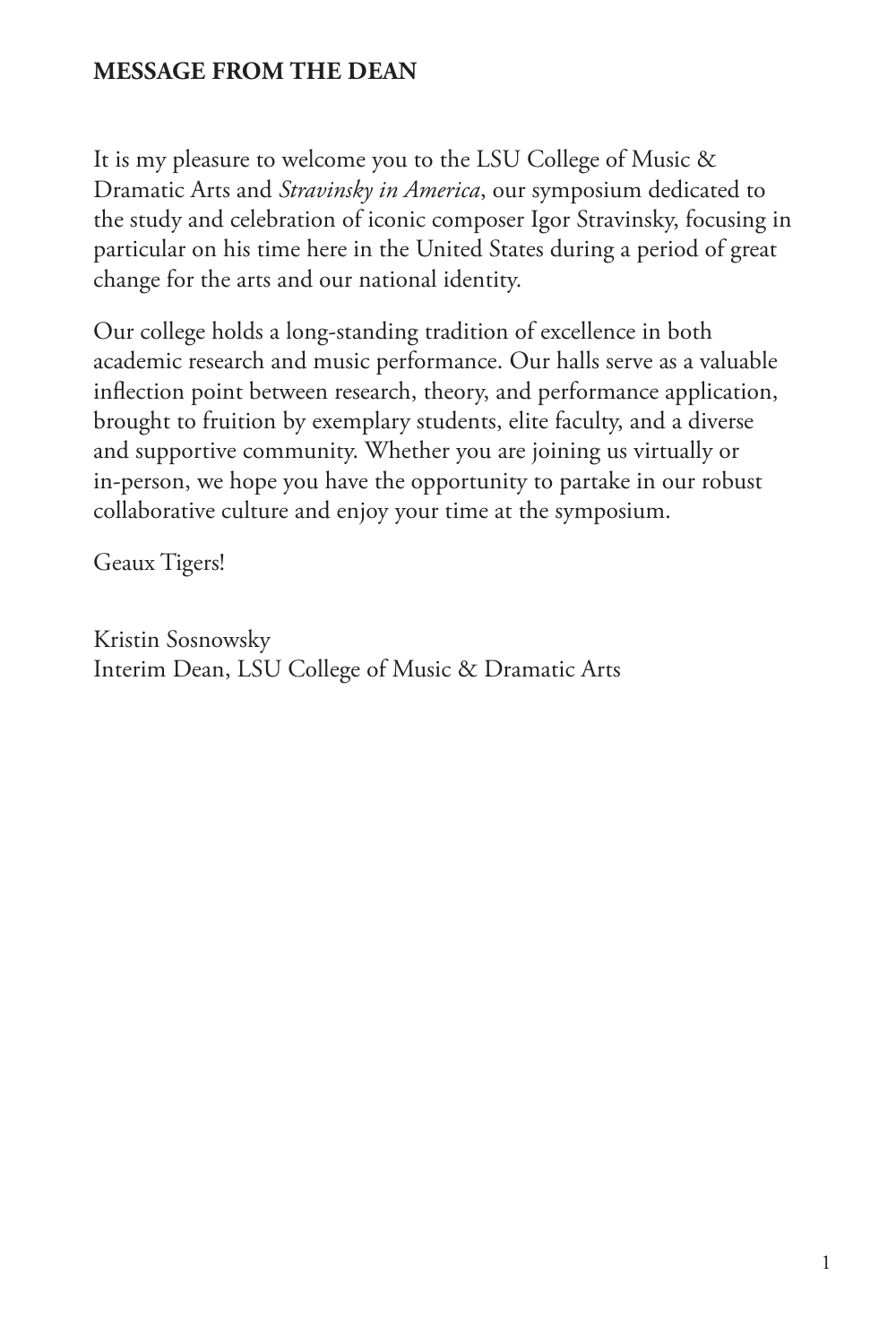### **WELCOME**

To mark the 50th anniversary of Igor Stravinsky's death, we warmly welcome you to *Stravinsky in America* hosted by the LSU College of Music & Dramatic Arts. The festival is a three-day affair that will celebrate Stravinsky's music. Igor Stravinsky was one of the most influential composers of the twentieth century, and he is most famous today for *The Firebird* and *The Rite of Spring*, ballets on Russian themes first performed in Paris. Our festival focuses on Stravinsky's later years, spent in America (1939–1971).

The festival will feature three keynote lectures by leading Stravinsky scholars as part of a conference on the festival's theme. Additionally, the festival will include nightly concerts of music by Stravinsky and other composers within his American circle. The concerts include LSU faculty and students, as well as the renowned Bugallo-Williams Piano Duo. The festival will culminate to the final concert at the LSU Union Theater with performances by LSU School of Music ensembles, including a rare performance of Stravinsky's ballet *Agon*, which will be performed by the Bugallo-Williams Piano Duo and feature dancers from the LSU School of Theatre with a Balanchine-inspired choreography by Claudio Ribeiro da Silva, Professional-in-Residence and Co-Head, Dance, College of Music & Dramatic Arts.

We look forward to celebrating Stravinsky's late music with you!

Inessa Bazayev, Director, *Stravinsky in America* Paula G. Manship Professor of Music Theory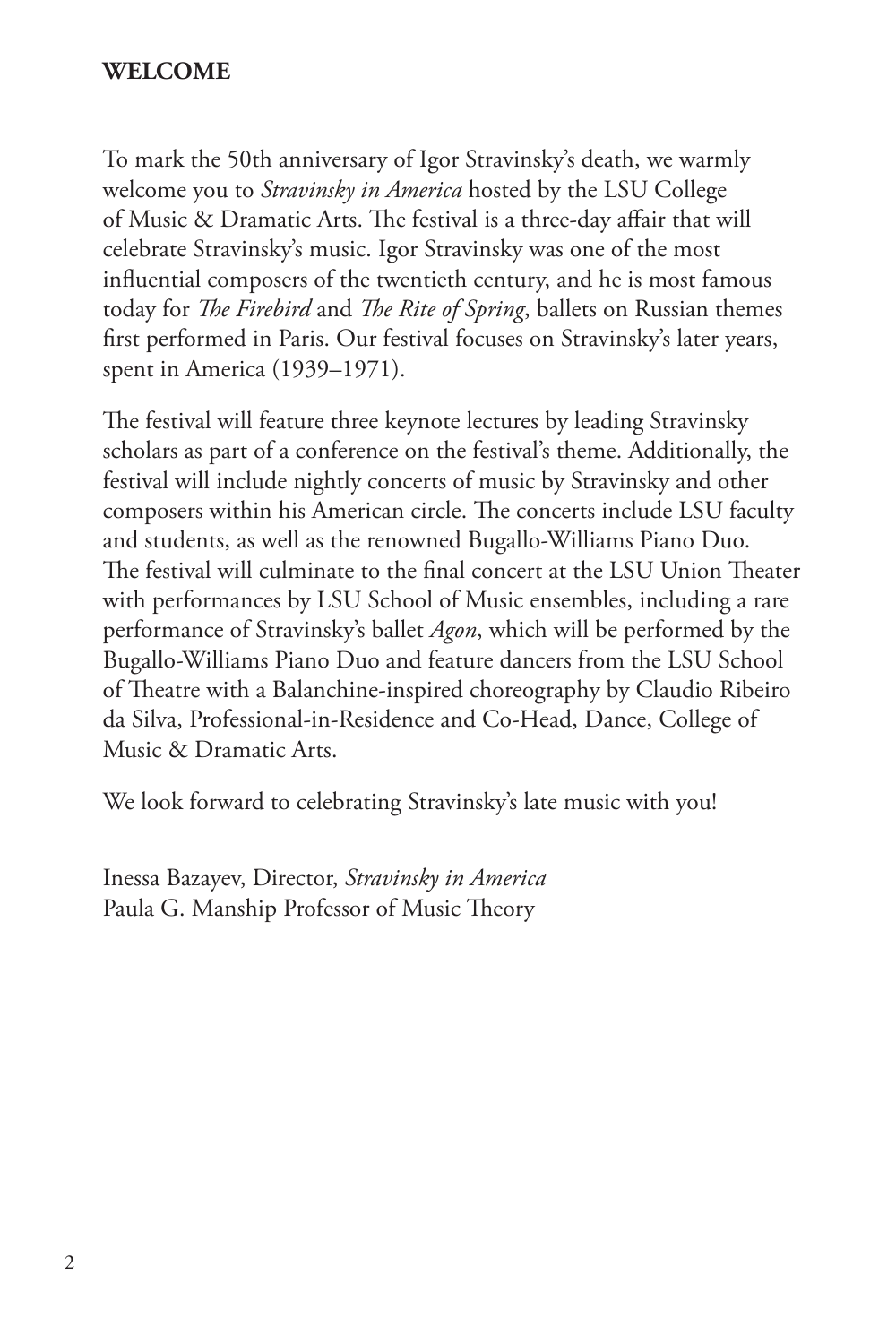## **EVENT SCHEDULE**

### *Stravinsky In America*

February 17–19, 2022

## **Thursday** // **February 17, 2022**

| $9:00 - 9:05$   | Inessa Bazayev, Welcome to the Festival        |
|-----------------|------------------------------------------------|
| $9:05 - 11:30$  | Analyzing Stravinsky                           |
| $11:30 - 12:00$ | Virtual Meet and Greet                         |
| $12:00-1:30$    | Lunch                                          |
| $1:30-3:00$     | Stravinsky's Reception History I               |
| $3:30 - 5:00$   | Keynote: Joseph Straus (CUNY Graduate Center), |
|                 | "A Portrait of the Composer as an Old Man"     |
| $7:30 - 9:00$   | Chamber Recital                                |
|                 |                                                |

### **Friday** // **February 18, 2022**

| $9:00 - 11:30$ | Stravinsky and the Russian Tradition                   |
|----------------|--------------------------------------------------------|
| $11:30-12:30$  | Virtual Meet and Greet                                 |
| $12:00-1:30$   | Lunch                                                  |
| $1:30 - 3:00$  | Stravinsky's Reception History II                      |
| $3:30 - 5:00$  | Keynote: Lynne Rogers (Mannes School of Music at the   |
|                | New School), "From Chinese Checkers to Abraham and     |
|                | Isaac: Compositional Games in Stravinsky's Late Music" |
| $7:30 - 9:00$  | Chamber Recital                                        |

## **Saturday** // **February 19, 2022**

| $9:00 - 11:00$  | Stravinsky: Views from East and West                  |
|-----------------|-------------------------------------------------------|
| $11:00 - 11:30$ | Virtual Meet and Greet                                |
| $11:30-1:00$    | Lunch                                                 |
| $1:00-2:30$     | American Perspectives on Stravinsky                   |
| $3:00-4:30$     | Keynote: Stephanie Jordan (University of Roehampton), |
|                 | "Serial Stravinsky Dances: Choreomusical Interactions |
|                 | with George Balanchine"                               |
| $7:30 - 9:30$   | Union Theater Concert (with pre-concert presentation  |
|                 | by Stephanie Jordan)                                  |
|                 |                                                       |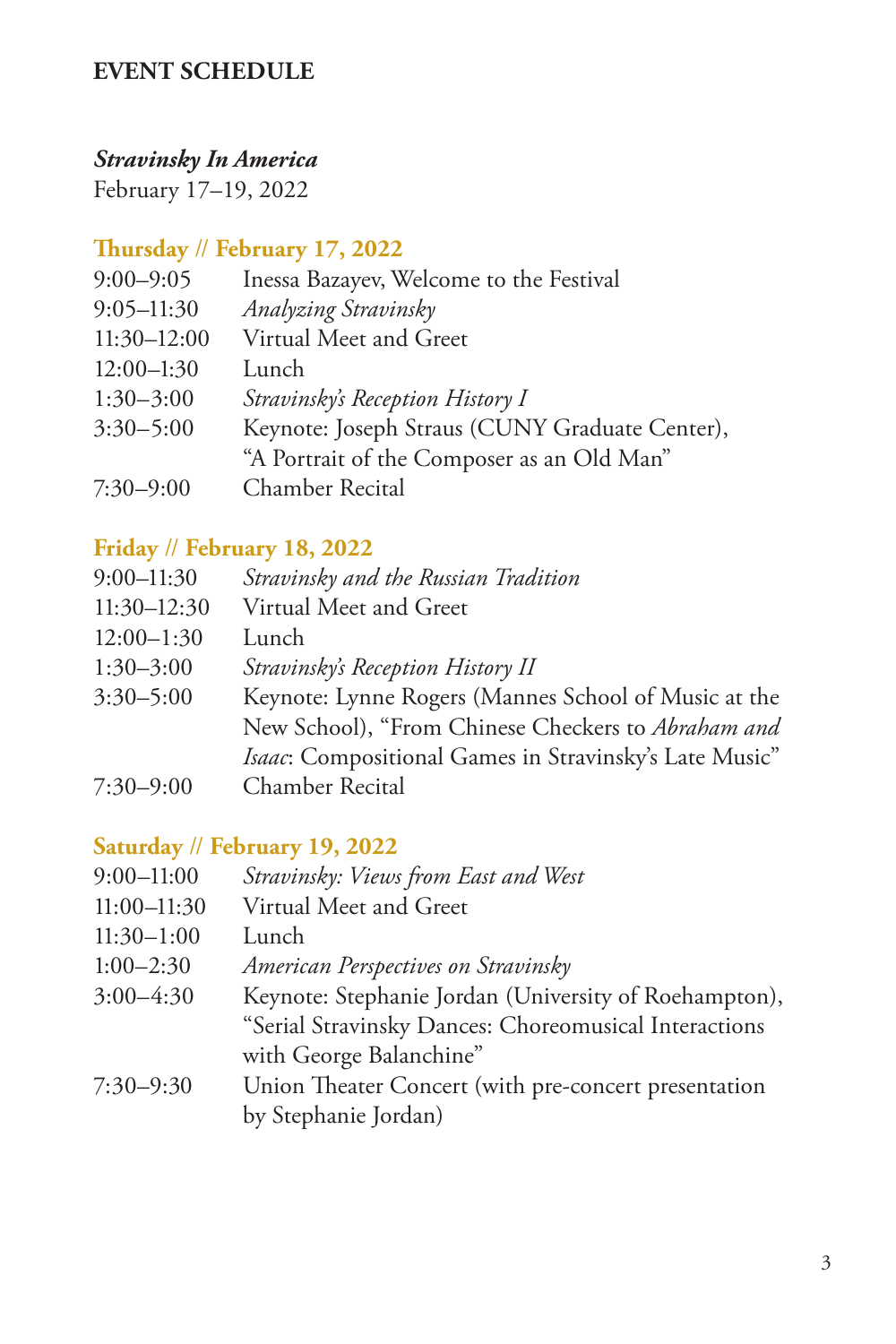## **Thursday** // **February 17** // **9:00 –11:30 a.m.** *Analyzing Stravinsky* Joseph Straus (CUNY Graduate Center), chair

Maureen Carr (Penn State), "Climbing the Tower of Additive Construction: The Final Movement of Stravinsky's *Symphony in Three Movements*"

Lina Sofia Tabak (CUNY Graduate Center), "Hypermeter in Stravinsky? A Transformational Approach"

David Keep (Hope College), "Ritual Dances: The Tarantella Finale, The 'Sacrificial Dance,' and Stravinsky's Strategies in the *Symphony in Three Movements*"

Jack Boss (University of Oregon), "Stravinskian vs. Schoenbergian Neoclassicism, Reexamined"

Mark Richardson (East Carolina University), "Stravinsky's Steps Toward Serialism with a Return to Dance: The Genesis of *Agon*"

#### **Thursday** // **February 17** // **1:30–3:00 p.m.** *Stravinsky's Reception History I* Lynn Garafola (Barnard College, Columbia University), chair

Chandler Carter (Hofstra University), "Stravinsky's Love/Hate Relationship with American Opera Companies"

Patrick Domico (Indiana University Bloomington), "Performing Neoclassicism: Koussevitzky and Stravinsky's Ode"

Craig B. Parker (Kansas State University), "Stravinsky and the Los Angeles Music Festival"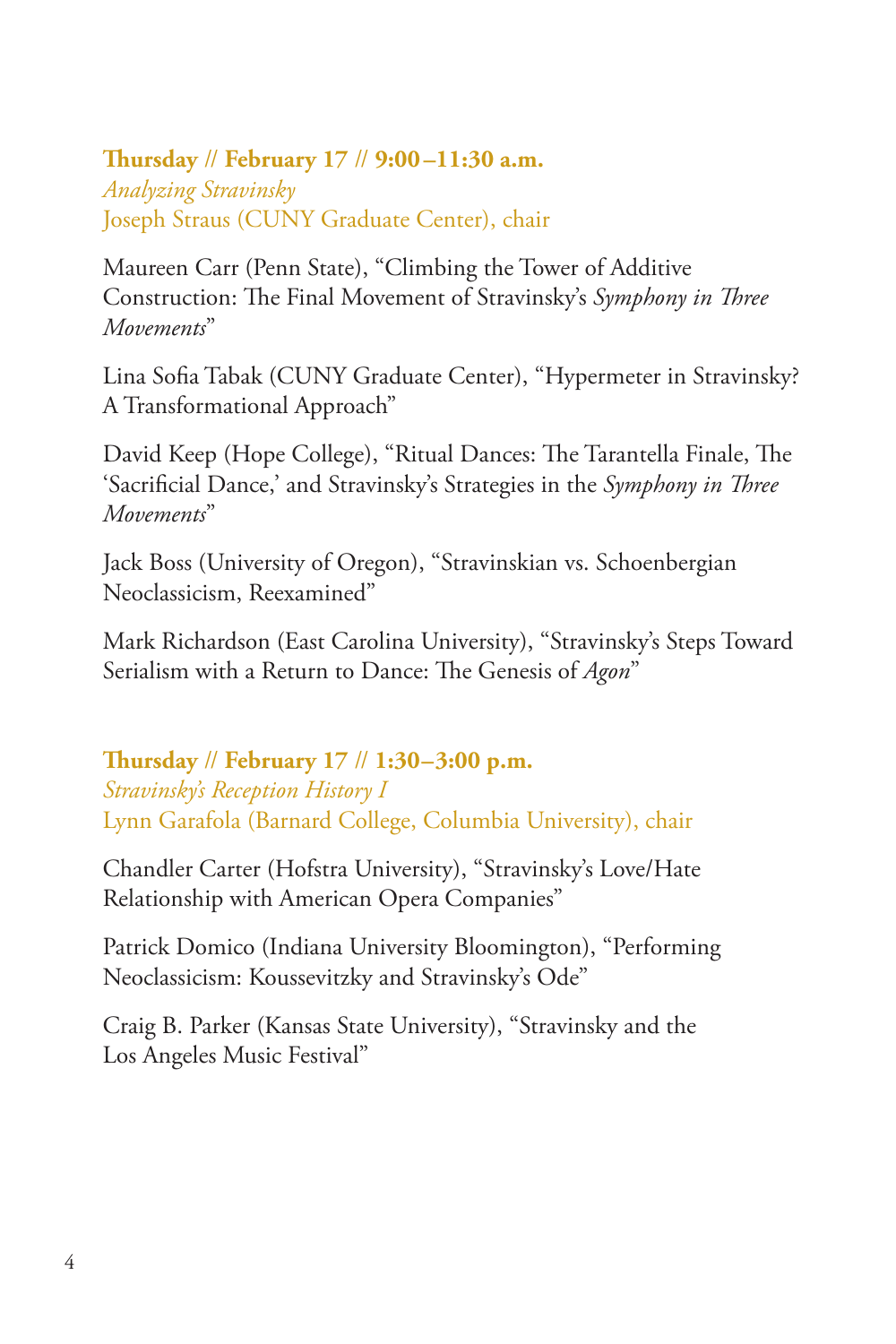**Thursday** // **February 17** // **7:30 p.m.** *Chamber Recital: French House, Grand Salon*

**Friday** // **18 February** // **9:00–11:30 a.m.** *Stravinsky and the Russian Tradition* Inessa Bazayev (Louisiana State University), chair

Anna Schmidtmann (University of Oxford, UK), "Stravinsky's Late Works: Converting Counterpoint?"

Gretchen Horlacher (University of Maryland-College Park), "A 'Russian Popular Tune:' Stravinsky on Stravinsky"

Ivan Moody (Universidade Nova, Lisbon), "Stravinsky's *Canticum Sacrum* and *Requiem Canticles* as refractions of Russian Orthodox Musical Culture"

David Smyth (Louisiana State University), "Emblems of Antiquity: Some Sketches for Stravinsky's Mass"

Campbell Shiflett (Princeton University), "On the Origin of Stravinsky's *Symphonies of Wind Instruments*"

**Friday** // **February 18** // **1:30–3:00 p.m.** *Stravinsky's Reception History II* Chandler Carter (Hofstra University), chair

Michael Palmese (Maynooth University, Ireland), "Sovietizing Stravinsky: The 1965 Bolshoi Ballet Production of *The Rite of Spring*"

Jennifer Messelink (McGill University), "'It's Not Stravinsky but It's a Lot of Fun:' Stravinsky's Place in Postwar Popular Music"

Lynn Garafola (Barnard College, Columbia University), "The 1936 Production Of Les Noces in New York"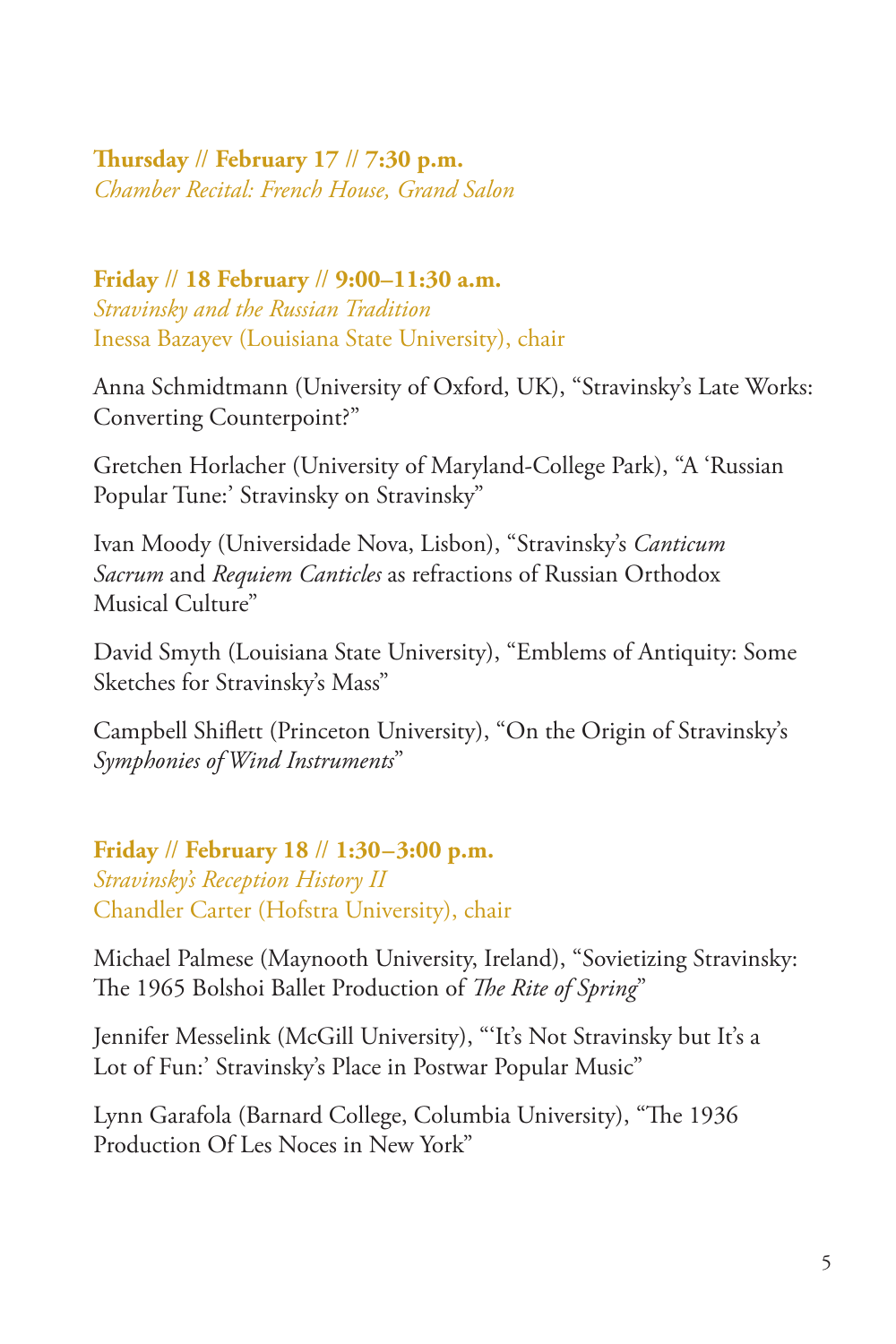### **Friday** // **February 18** // **7:30 p.m.** *Chamber Recital: French House, Grand Salon*

**Saturday** // **February 19** // **9:00–11:00 a.m.** *Stravinsky: Views from East and West* Maureen Carr (The Pennsylvania State University), chair

Olga Manulkina (St. Petersburg State University), "Stravinsky: A View from Leningrad of the 1960s and 1970s"

Don Traut (University of Arizona), "Olin Downes and America's Russianization of Stravinsky"

Scott Gleason (Grove Music Online), "Stravinsky in the Princeton School"

Klára Móricz (Amherst College), "The Burden of Chronos: The Genealogy of Stravinsky's Concept of Musical Time"

**Saturday** // **February 19** // **1:00–2:30 p.m.** *American Perspectives on Stravinsky* Lynne Rogers (Mannes School of Music at The New School), chair

Philip Stoecker (Hofstra University), "George Perle's Perspectives on Stravinsky"

Danielle Ward-Griffin (Rice University), "Mediating the Middlebrow: Stravinsky's *The Flood* and Music on American Television"

Paul Mauffray (independent scholar/conductor), "Stravinsky in New Orleans: *The Soldier's Tale* as Retold by Wynton Marsalis in *A Fiddler's Tale*"

**Saturday** // **February 19** // **7:30 p.m.** Finale Concert, LSU Union Theater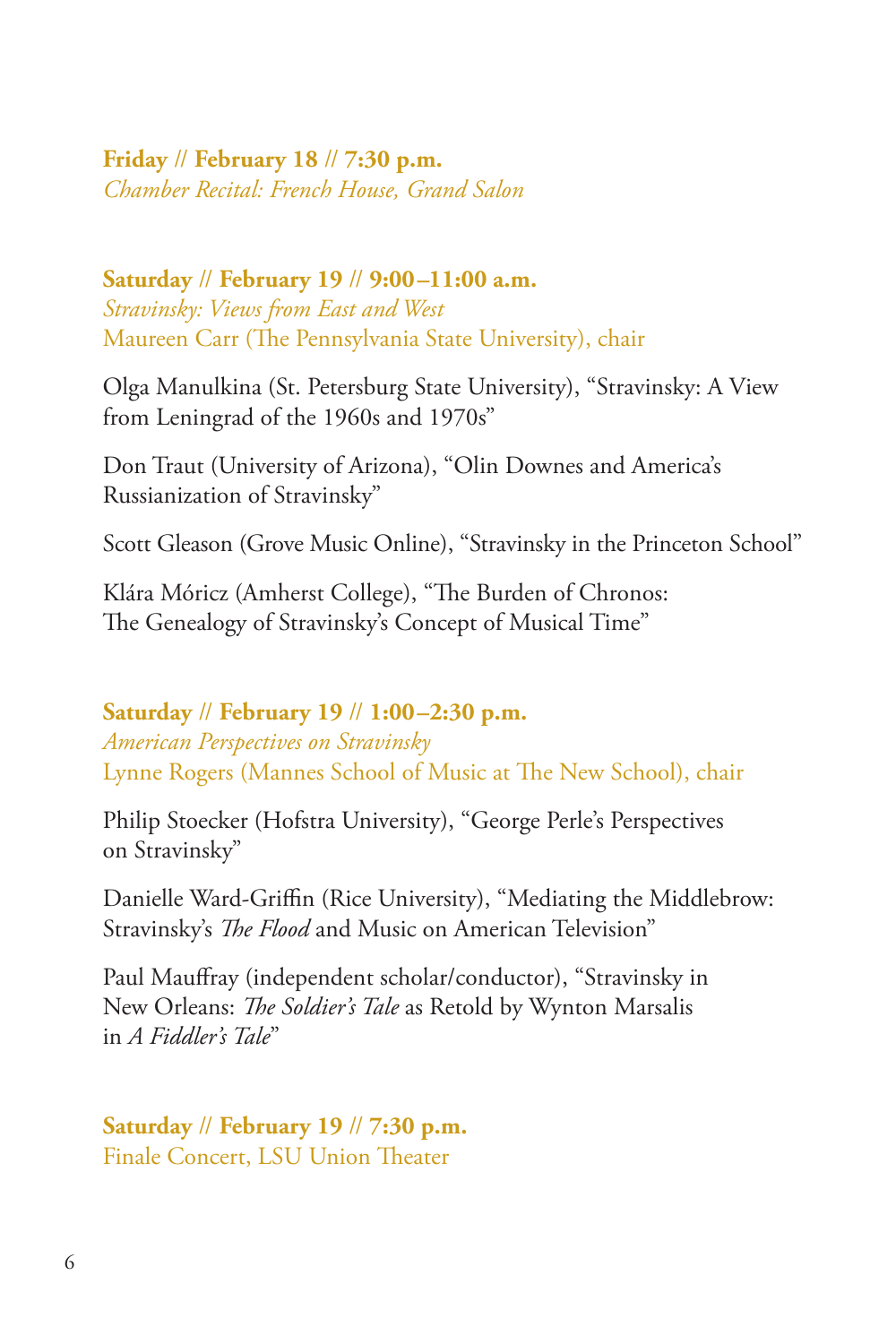## **FESTIVAL ARTISTS BIOGRAPHIES**

## **Bugallo-Williams Piano Duo**

The Bugallo-Williams Piano Duo has been presenting innovative programs of contemporary music throughout North America and Europe since 1995. Helena Bugallo and Amy Williams perform cutting-edge new works and masterpieces of the twentieth century for piano four-hands and two pianos. They have premiered dozens of works, many of which were written especially for the Duo, and they have worked directly with such renowned composers as David Lang, Peter Eötvos, Louis Andriessen, Lukas Foss, Steve Reich, Bernard Rands, Betsy Jolas and Kevin Volans. They also collaborate with composers who explore new approaches to the piano through multimedia applications, electronics, and extended techniques.

## **Mark Micchelli**

Mark Micchelli is a pianist, composer, technologist, and scholar whose work bridges the jazz and new music worlds. Recent projects include developing software applications for a wearable motion sensor, arranging a set of jazz standards for piano and electronics, and compiling a detailed analysis of Cecil Taylor's solo piano music. Mark and/or Mark's music have been featured at ICMC, SEAMUS, SPLICE, the Bowling Green New Music Festival, Music on the Edge, the Oh My Ears Festival, and New Music on the Point. Mark is currently pursuing his PhD at the University of Pittsburgh, where he splits his time between the Jazz Studies and Composition/Theory departments.

## **Willis Delony**

In a performing career spanning over four decades, pianist Willis Delony has won acclaim as one of the nation's leading classical/jazz crossover artists. Delony has appeared as piano soloist, guest pianist/arranger or conductor with orchestras throughout the United States as well as orchestras in Canada, the former Soviet Union and China. As a solo and collaborative recitalist, he has performed classical and jazz concerts throughout the U.S.—including a solo recital at Carnegie Hall (October, 2014)—as well as France, Germany, the former Soviet Union, Mexico, Costa Rica, Brazil and Argentina. Delony is the Boyd Professor of Piano and Jazz Studies in the School of Music at Louisiana State University, where he has been a member of the music faculty since 2000.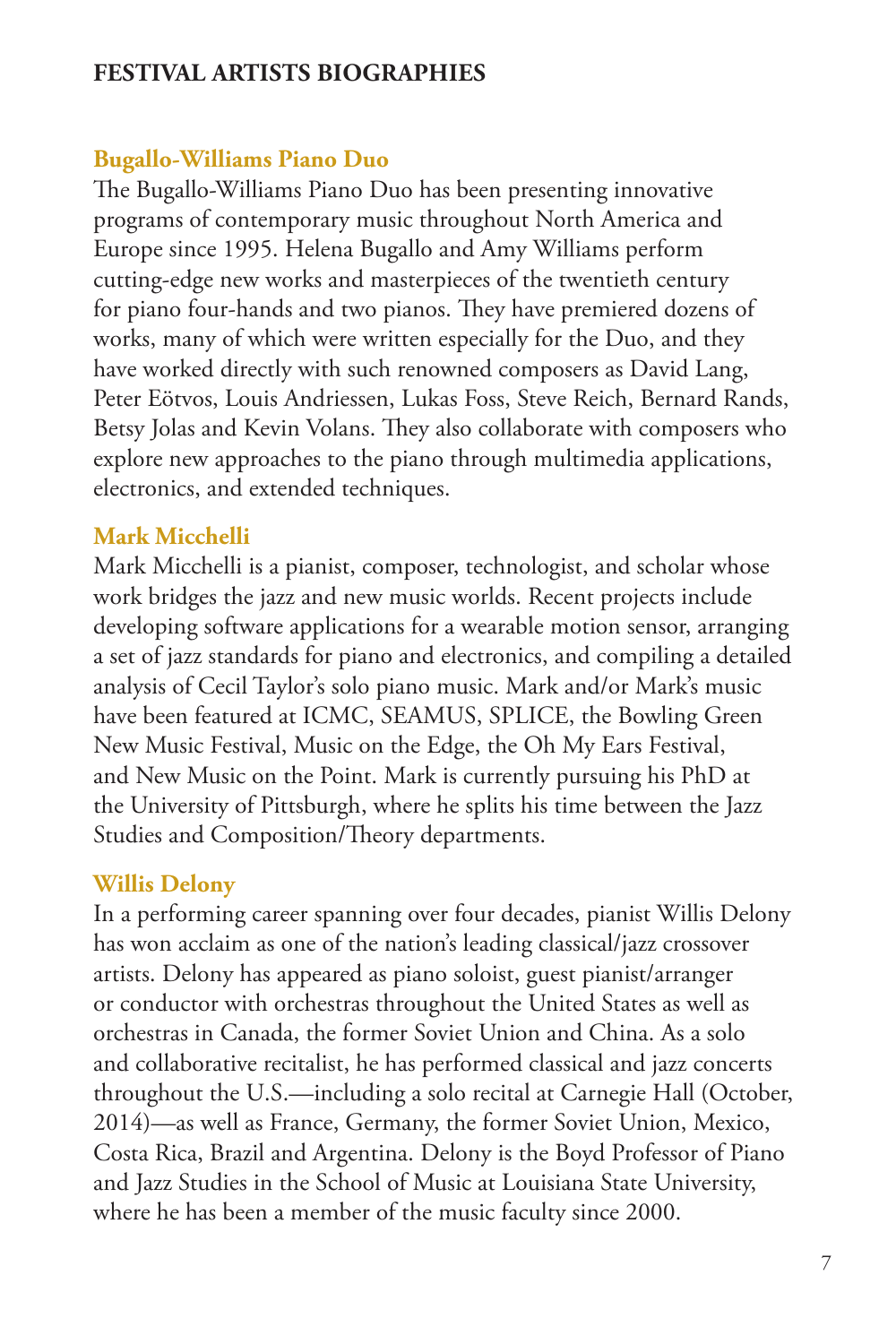## **Claudio Riberiro da Silva**

Claudio Ribeiro had over 27 years of intensive dance training, performance and choreography experience both in Brazil and the United States. Most recently, dance instructor in ballet, jazz and aerial dance at the University of Illinois, Urbana- Champaign, IL from 2008–2011. He was a member of the Deborah Colker Dance Company, one of the most important companies of Brazil which toured worldwide. Most recently, in Brazil, he was a member of the Ana Vitória Contemporary Company. Falling in love and moving to the U.S., Claudio studies America modern dance and he hold a Bachelor of Fine Arts degree in dance at the University of Illinois. He also studied massage therapy at New York College of Health Profession and Florida College of Natural Health.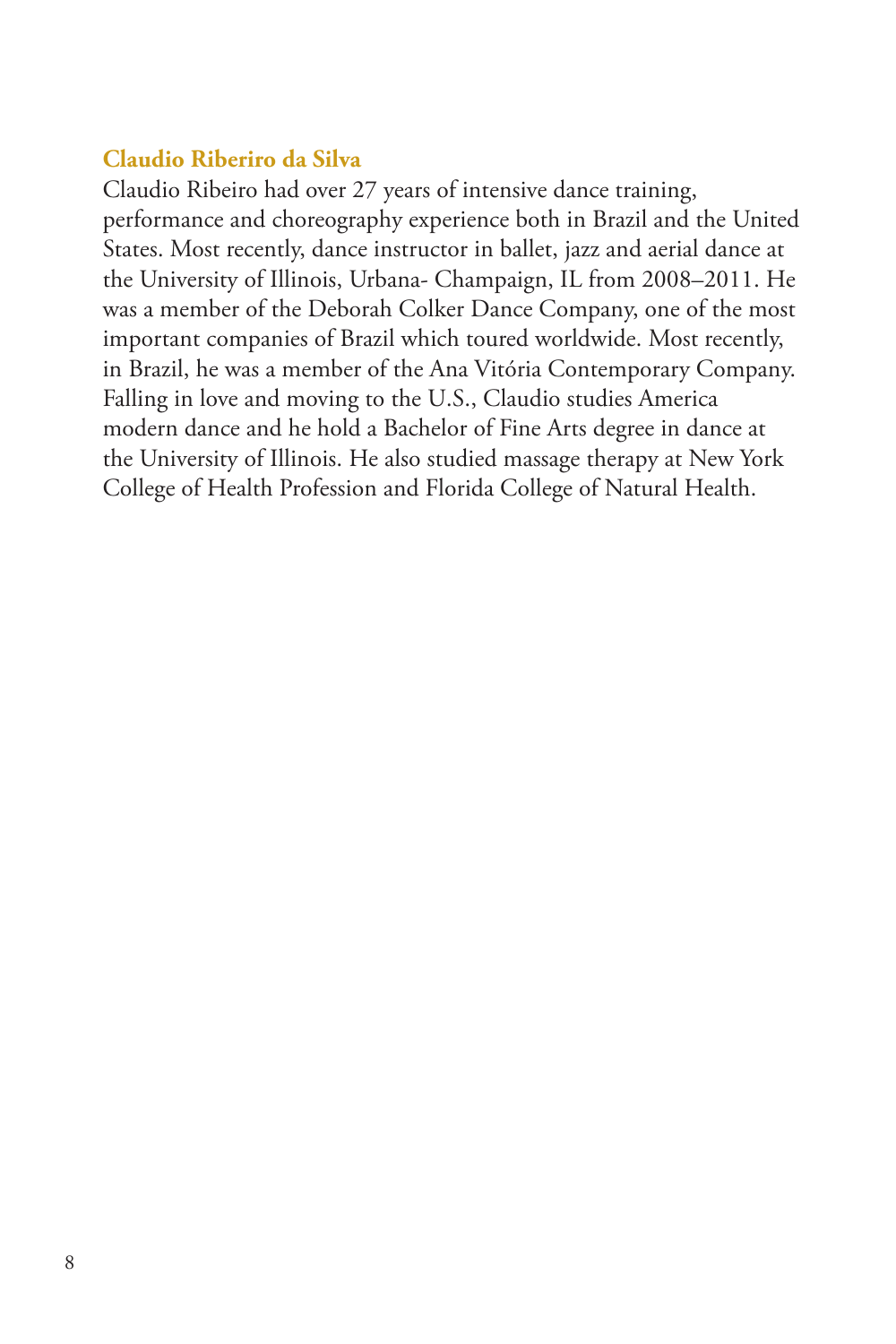### **ABSTRACTS**

**Thursday** // **February 17** // **9:00–11:30 a.m.** *Analyzing Stravinsky* Joseph Straus (CUNY Graduate Center), chair

## **Climbing the Tower of Additive Construction: The Final Movement of Stravinsky's** *Symphony in Three Movements*

Maureen A. Carr (The Pennsylvania State University)

In his program notes for *Symphony in Three Movements*, premiered by the New York Philharmonic, Ingolf Dahl pointed out the distinction between the new work and *Symphony in C* (1938–40), comparing Stravinsky's compositional method of additive construction to architectural design. This sets the stage for a discussion of the fugal process as it evolves in the final movement of *Symphony in Three Movements*. Following the path of his sketches to the score for this fugue demonstrates a strong echo of his approach to the fugue in *Babel* (1944), written at approximately the same time. This consideration helps explain melodic allusions to *Babel* within *Symphony*. In addition, the resulting block form of the fugue in *Symphony in Three Movements* is reminiscent of the *Rite of Spring*—this time with a more atonal outcome—should not be a surprise, given the fact the presence of texture layering within blocks that enabled Stravinsky to refine his interval writing technique. There is a similar approach in the "Arioso" of the *Concerto in ré* ("Basel," 1946); returning to the musical ideas evident in some of Stravinsky's earliest works, including the recently-discovered *Funeral Song* (1908) and *Firebird's* (1910) "Carillon Section."

#### **Hypermeter in Stravinsky? A Transformational Approach**

Lina Sofia Tabak (CUNY Graduate Center)

Although much ink has been spilled concerning local rhythmic events in Stravinsky's oeuvre, metrical features above the bar level are equally fascinating—disruptions that often take place at the surface level find parallel equivalents at deeper interpretive levels. However, since much of his music features changing meter, complicating traditional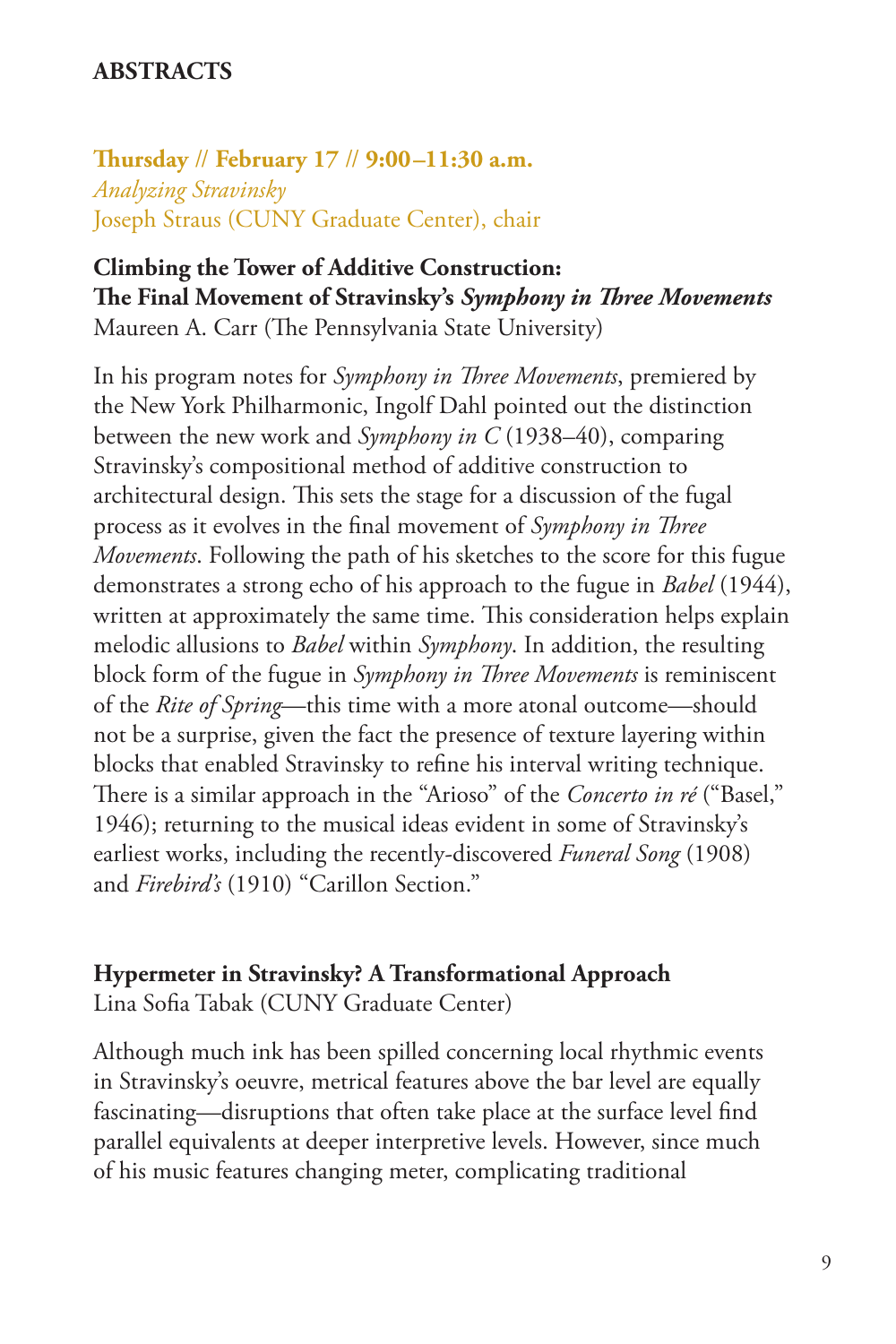hypermetrical analysis, Stravinsky's hypermetrical manipulations have been largely undertheorized. I will show that to a surprising extent, these metrically shifting passages can be related to metrically regular prototypes—which the musical surface systematically transforms that lend themselves more easily to conventional hypermetrical interpretation.

In *Agon's* opening, "Pas-de-Quatre," as well as in "The Ritual of the Two Rival Tribes" from the *Rite of Spring*, Stravinsky rarely repeats the same melody in an identical metrical context. However, I argue that all variations can be considered to derive from two inversely-related transformations: "insertion," where Stravinsky adds a beat in a metrical layer, and "deletion," where he removes one. The frameworks arising from this transformational approach make hypermetrical interpretations plausible in scenes that are so metrically irregular. I apply the same transformations to the hypermetrical level above as well, showing that the metrically irregular surface can be thought of as relating to both a metrical and hypermetrical "middleground." This transformational approach not only sheds light on Stravinsky's rhythmic practices, but the methodology I develop also paves the way for a new understanding of hypermeter in music with constantly changing surface meter.

## **Ritual Dances: The Tarantella Finale, The "Sacrificial Dance," and Stravinsky's Strategies in the Symphony of Three Movements** David Keep (Hope College)

Stravinsky's *Symphony in Three Movements* was commissioned by the New York Philharmonic Symphony Society, written during 1942–45, and premiered on January 24, 1946; this was the composer's first work to be performed after his naturalization as an American citizen in 1945. What did Stravinsky seek to communicate to his new American audiences in the *Symphony*, his last contribution to the genre? I argue that the cathartic third movement of this "war symphony" can be interpreted as a ritual dance. Sonata-cycle finales by German Romantic composers such as Schubert (String Quartet D minor, D. 810, Piano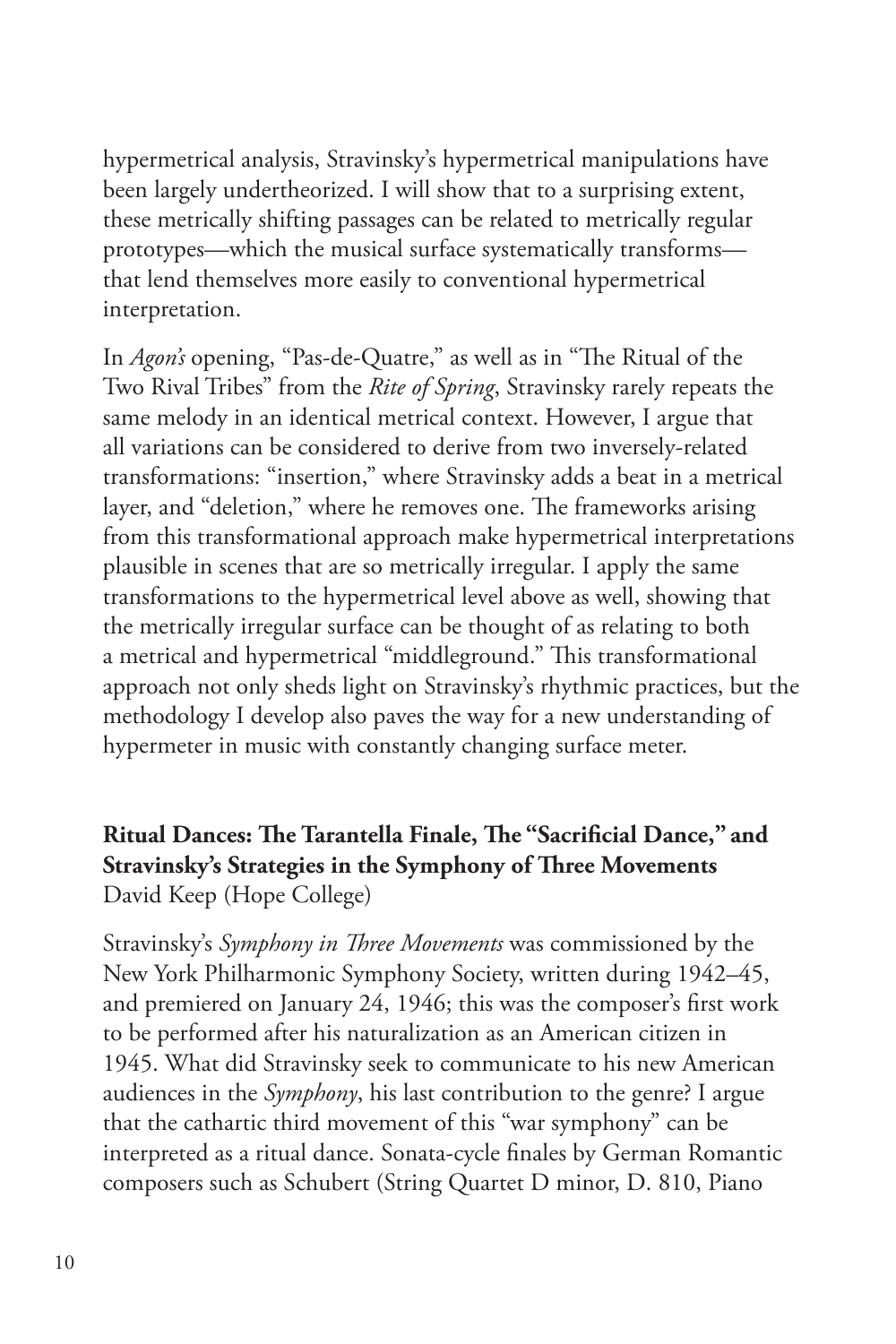Sonata in C minor, D. 958) and Mendelssohn ("Italian" Symphony in A major, Op. 90) represent the convention of a tarantella conclusion, ending works at a fever pitch. Instead of fashioning a symphonic tarantella (a dance which had already appeared in *Pulcinella*), Stravinsky boldly alludes to himself by framing the "Sacrificial Dance" from The *Rite of Spring* as a musical topic in the Symphony's finale. The allusions to the *Rite* motivate the finale's break from Germanic formal conventions while simultaneously intensifying the energy and release afforded by a closing dance of death. Read in context of the Second World War, the dismantling of a historically German-dominated genre by Russian music from the Rite substantiates Stravinsky's "war symphony" label through political resonance with Allied audiences. In the *Symphony in Three Movements*, Stravinsky directly places himself in the pantheon of composers worth quoting within the Germanic symphonic realm, decisively announcing his music's canonical status to a new country of residence.

## **Stravinskian vs. Schoenbergian Neoclassicism, Re-examined (with Copious Illustrations)**

Jack Boss (University of Oregon)

In 1982, Alan Lessem contributed the study, "Schoenberg, Stravinsky, and Neo-Classicism: The Issues Reexamined" to *Musical Quarterly*. Lessem made a few insightful observations regarding how the two composers tried to accomplish the same goal—preserving while reinterpreting their common tradition—but went at it in different ways, which reflected their divergent cultural and musical backgrounds. Schoenberg sought to preserve the large forms, phrasing, motivic processes, and most importantly the large narratives of Classical music (what he called "musical idea"), reinterpreting them through completely new and dissonant pitch materials. Stravinsky, for his part, preserved traditional pitch materials (as well as large forms), but created rhythmic and phrasing contexts for those pitch materials (and ways of combining them with one another in progressions and sometimes vertically) that were uniquely his own, in many ways reminiscent of the music of his early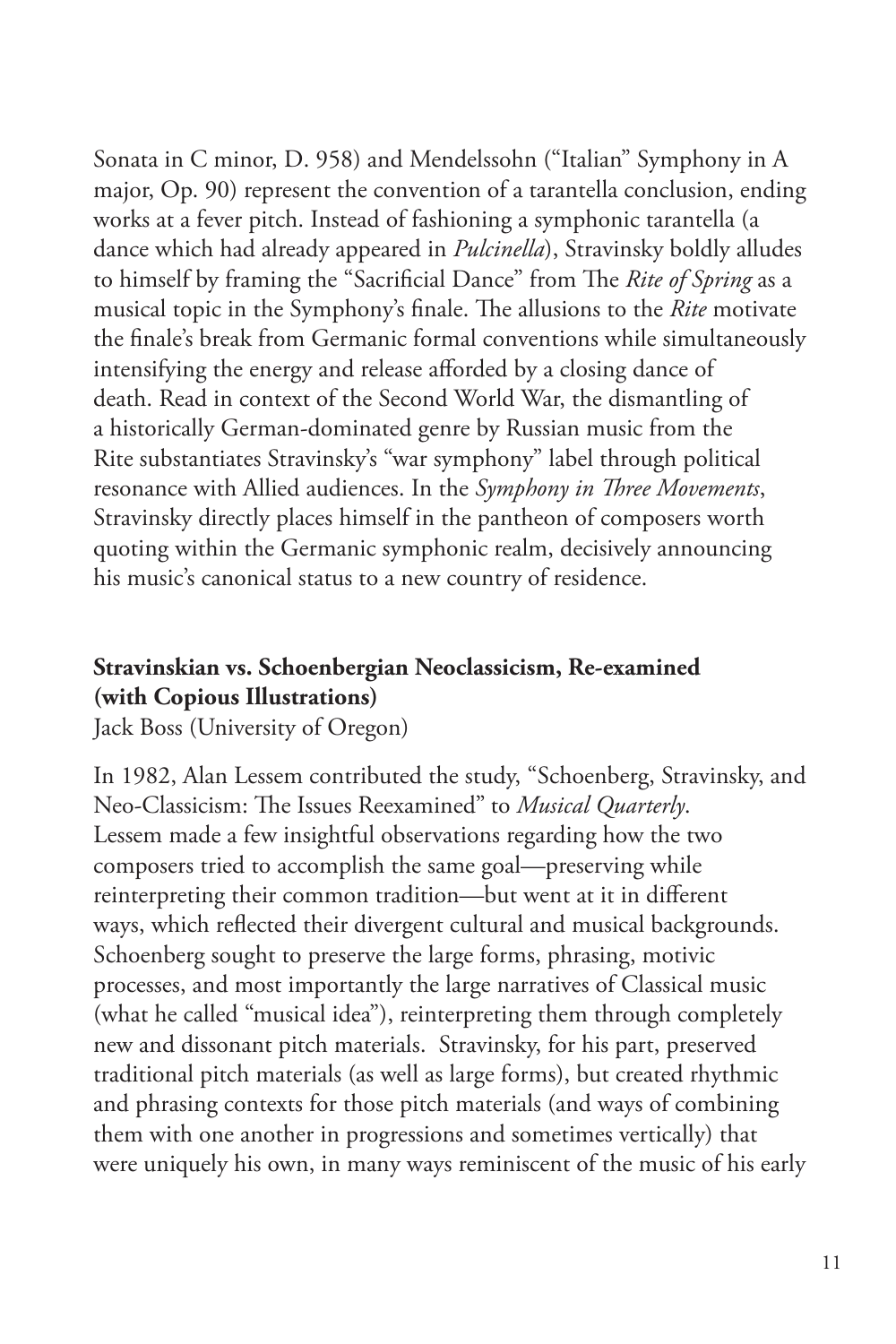ballets. As Lessem puts it (1982, p.542): "familiar stylistic elements [are] now transposed to a new context."

I propose to illustrate Stravinsky's and Schoenberg's contrary approaches to musical tradition with a pair of analyses. First, I will look at the third of *Schoenberg's Three Satires* (1925), "Der neue Klassizismus," with help from my book *Schoenberg's Twelve-Tone Music* (2014), and then will discuss the last movement of Stravinsky's *Symphony in C* (1940), one of the first pieces he composed after moving to Hollywood. Both of these pieces are strongly motivated by the notion of synthesis, but (as I will show) they achieve it individually along the lines I have identified above.

## **Stravinsky's Steps Toward Serialism with a Return to Dance: The Genesis of** *Agon*

Mark D. Richardson (Eastern Carolina University)

In the spring of 1952 during a car ride in California, Stravinsky suddenly became depressed and admitted to Robert Craft that he felt he could no longer compose as he had before—that to remain active and effective, he should adopt serialism on his own terms. Dutifully, Stravinsky became a student by listening and studying serial scores by Webern (often with the assistance of Craft, who was conducting and recording several works by Schoenberg and Webern) and experimenting with rows of fewer than twelve notes (such as "Full Fadom Five" from *Three Songs from William Shakespeare*, and *In Memoriam Dylan Thomas* that use rows of seven and five notes, respectively) to gradually develop his new style. Accepting a commission in 1953 to collaborate with Balanchine on *Agon*, he sketched the opening fanfare and studied a 17th-century dance manual to collect characteristics and notated dance rhythms he would use, yet he was frequently pulled away to accept other commissions (such as *Canticum Sacrum* with a full 12-tone row) that allowed him to develop further his work with serialism. The presentation will explore how these serial preparations and interruptions to *Agon* (over a course of four years) actually strengthened his ability to work with and gain confidence in melding its various tonal, atonal and serial movements, and contributed to the successful completion of *Agon*—a work that looks forward to the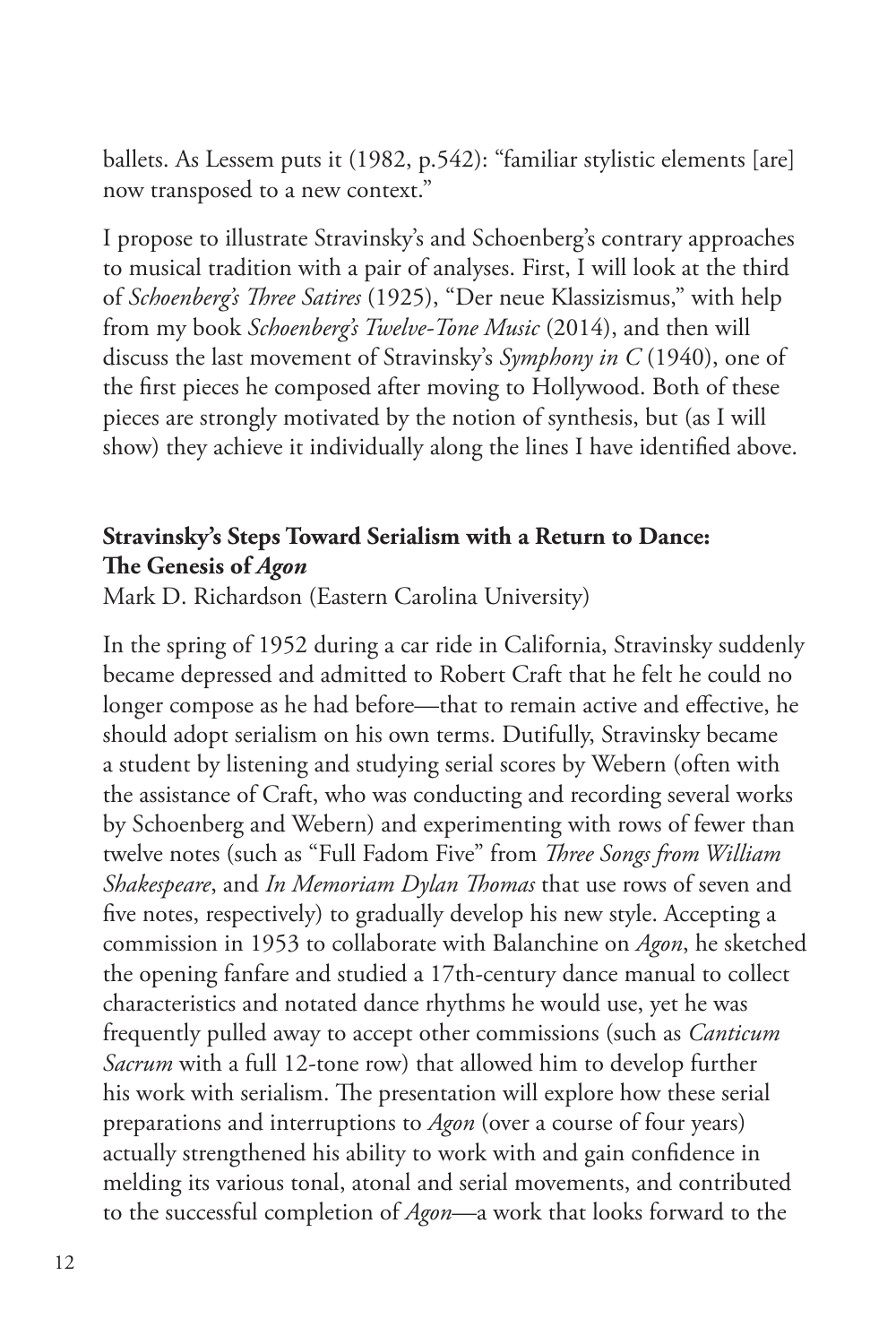serial style he would use in the future, while also incorporating musical elements from the past.

## **Thursday** // **February 17** // **1:30–3:00 p.m.** *Stravinsky's Reception History I* Lynn Garafola (Barnard College, Columbia University), chair

## **Stravinsky's Love/Hate Relationship with American Opera Companies**

Chandler Carter (Hofstra University)

Stravinsky's London-based publisher Boosey & Hawkes assumed that his proposed opera *The Rake's Progres*s (1948–51) would be performed first by the Royal Opera, but the composer had other ideas. Rejecting a premiere in large theaters like Covent Garden, the Metropolitan Opera or La Scala—what he ruefully referred to as "opera death houses" —the composer's first thought was to have the small but promising summer festival in Central City, Colorado present a sort of out-of-town "preview." To the great consternation of the company's executive board, a world premiere in Central City never panned out. In fact, it would be years before an American opera house would present a successful production of Stravinsky's largest work. The 1953 American premiere at the Metropolitan Opera flopped with critics and audiences alike, dampening the enthusiasm for more performances in the United States. Stravinsky's personal correspondence and reviews archived at the Paul Sacher Foundation in Basel and production material from Santa Fe Opera and the Sarah Caldwell papers at Boston University shed light on the complex and often fraught negotiations between composer, publisher and opera executives. The finest musicians and singers, extravagant resources, and even the composer's hand-picked production team did not always best serve his work. Ultimately, it would take the efforts of ambitious, determined and even unorthodox visionaries like Santa Fe's David Crosby and Boston's Sarah Caldwell leading as-yet unestablished companies to gain a foothold for the composer's most ambitious work in his adopted country.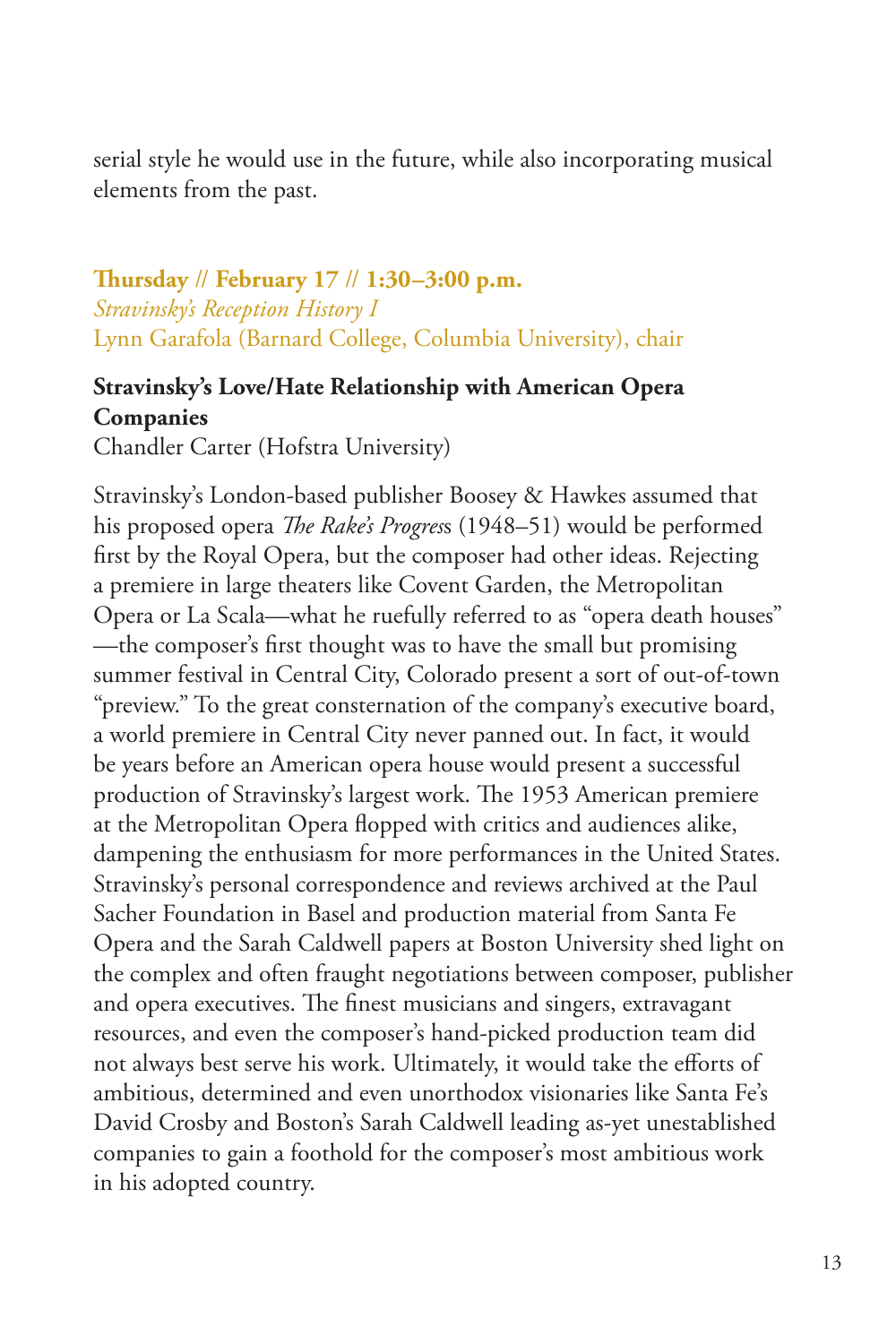### **Performing Neoclassicism: Koussevitzky and Stravinsky's** *Ode* Patrick H. Domico (Jacobs School of Music, Indiana University

Bloomington)

As the Stravinskys listened in to Sergey Koussevitzky's broadcast of the second performance of his *Ode* (commissioned by Koussevitzky in memoriam of his wife, Natalya) on October 9th, 1943, Vera noticed her husband becoming increasingly gloomy. Indeed, Stravinsky had hoped to premiere the work himself and had long detested Koussevitzky as a conductor. While Stravinsky had only himself to blame for many errors in the performance due to his lax proofreading, he nevertheless frequently eviscerated Koussevitzky's musicianship in letters and in the late Craft books (as he did with many performers he viewed as "interpreters").

Contrary to how Stravinsky shaped his own reception, I argue that Koussevitzky—with his highly expressive, Romantic performances leading the Boston Symphony Orchestra—proved a monumental force in the popularization of Stravinsky in the United States, especially the neoclassical music. Indeed, Koussevitzky's anti-modernist performance style differed greatly from Stravinsky's own—as I show through an analytical comparison of the two men's highly divergent recordings of the *Ode*. Most obviously, Koussevitzky treats his string section with far lusher lyrical depth while toning down the persistent winds and brass. Though Stravinsky famously and influentially defined (through recordings and ghostwritten lectures) his neoclassical, modernist aesthetic as emotionally detached and "objective," I show that Koussevitzky's highly expressive and personalized renderings of Stravinsky's music drove its popularity with audiences. I argue that historically there were "two" neoclassicisms: Stravinsky's ascetic modernism for the elite which treated neoclassical gestures ironically, and Koussevitzky's expressive romanticism which harnessed those conventional idioms for popular appeal.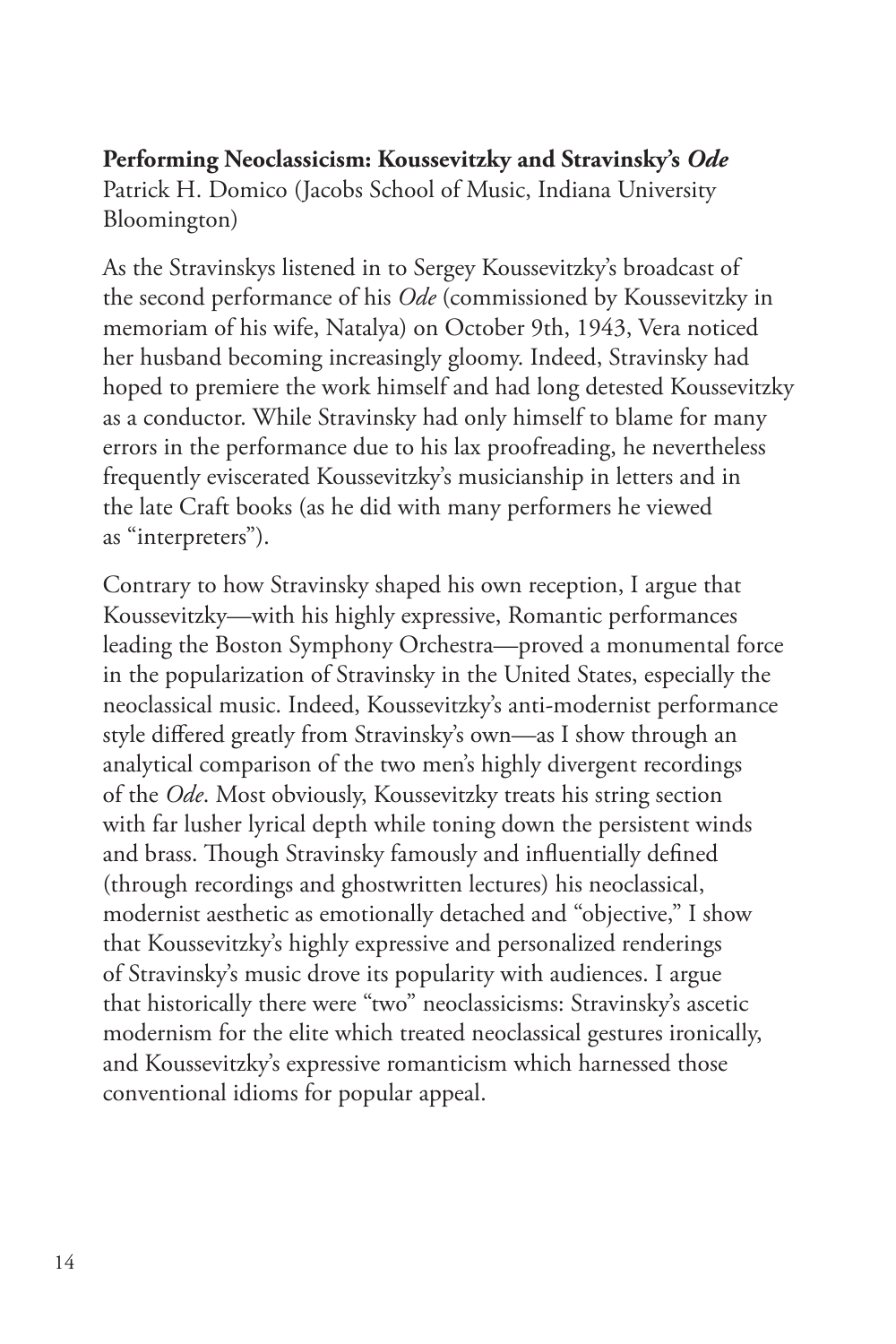## **Stravinsky and the Los Angeles Music Festival**

Craig B. Parker (Kansas State University)

From 1947 until 1966, one of the most significant annual musical events in the United States was the Los Angeles Music Festival, founded by Academy Award-winning composer Franz Waxman (1906–1967). Conductors included Waxman, Robert Craft, Eugene Ormandy, and numerous composers leading their own works. During the festival's history, nearly 250 compositions (from the Renaissance onward) were performed, including four world premieres, 14 American premieres, and 41 West Coast premieres.

Igor Stravinsky's music featured more prominently in the festival than did that of any other composer. His early masterworks, *The Nightingale* and *Oedipus Rex*, received their West Coast premieres at this festival. Their 17 June 1957 all-Stravinsky program, commemorating the composer's 75th birthday, featured the world premiere of *Agon* and the West Coast premiere of *Canticum Sacrum*. Most subsequent festivals included at least one Stravinsky work with the composer conducting.

In 1961, Tikhon Khrennikov (Secretary of the Union of Soviet Composers) was a featured composer at this festival. While at this event, Khrennikov invited Stravinsky to return to his homeland for the first time since 1914. Stravinsky's 1962 homecoming marked a significant thawing in the musical relations between the US and the USSR.

This paper enumerates the importance of the Los Angeles Music Festival in Stravinsky's career and details his participation. Sources for this paper derived primarily from interviews with festival participants and from documents in the Franz Waxman Papers at Syracuse University and the papers of John Vincent (festival co-director) at UCLA.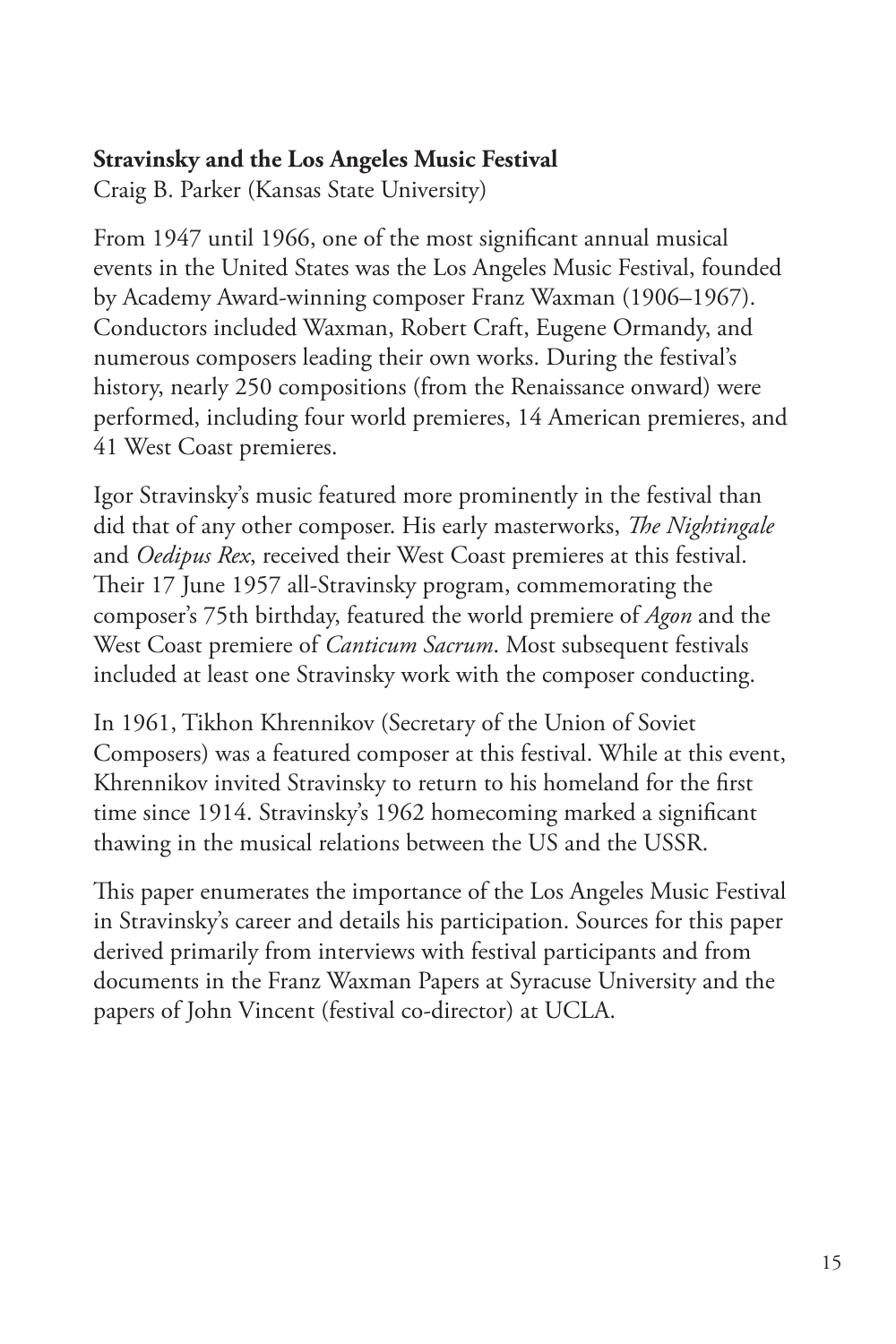**Friday** // **February 18** // **9:00–11:30 a.m.** *Stravinsky and the Russian Tradition* Inessa Bazayev (Louisiana State University), chair

#### **Stravinsky's Late Works: Converting Counterpoint?**

Anna Schmidtmann (Oxford University, UK)

It has been widely observed that Stravinsky's late works show a heightened concern for counterpoint. Yet despite gathering considerable analytical attention, the intellectual and biographical contexts that inspired this stylistic reorientation still remain to be disentangled. While the influence of Ernst Krenek on Stravinsky's late works has been widely discussed through the lens of pitch-class set theory, Krenek's *Studies in Counterpoint* (which probably introduced Stravinsky to the serial method) has not garnered much attention yet. Moreover, the musical ramifications of Stravinsky's discussion of the connection between serial technique and (pre-)Renaissance polyphony in his *Conversations with Craft* are still unclear. Similarly, *Memories and Commentaries* provide some intriguing glimpses into Stravinsky's fascination for Sergei Taneev's treatise on counterpoint, *Moveable Counterpoint in the Strict Style*, a study which had been introduced to the English-speaking world through articles by Thomas Hartmann and Jacob Weinberg in the 1950s. This paper will examine the motivation behind Stravinsky and Craft's references to Krenek and Taneev, and explore to what extent the different theories and instructions presented in *Studies in Counterpoint and Convertible Counterpoint in the Strict Style* might offer new insights into Stravinsky's late works. Through analytical discussions of selected works from the 1950s–60s, I will argue in particular that the concept of contrapuntal stratification well-established in Stravinsky analysis is best understood as a two-dimensional polyphonic "nexus" governed by different voice leading strategies.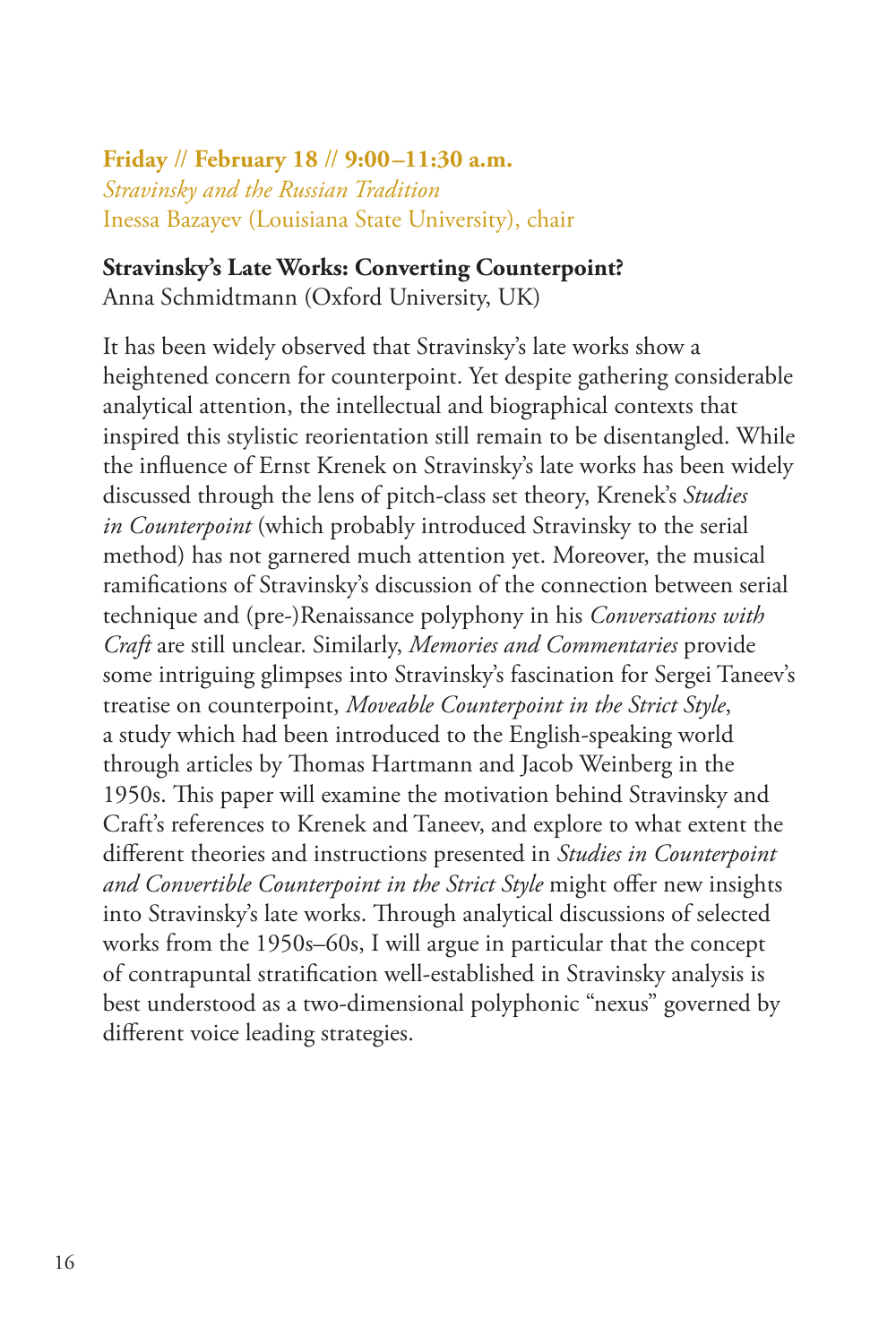#### **A "Russian Popular Tune": Stravinsky on Stravinsky**  Gretchen Horlacher (University of Maryland-College Park)

Stravinsky famously borrowed musical ideas from others. In 1965, he borrowed his own music—the "Coronation Theme" that closes the 1911 *Firebird*—for the short fanfare *Canon on a Russian Popular Tune*, a memorial for the recent death of the conductor Charles Monteux. Honoring the conductor who premiered the *Rite of Sprin*g with a Russian tune seems reasonable but here the tune is manipulated in far more radical ways. The superimposed canonic subject stops and starts in typical Stravinskian fashion as it incorporates classical contrapuntal techniques of augmentation and stretto. Throughout his career Stravinsky ended major works with codas tending toward apotheosis, where a sense of infinity unfolds as two or more repeating lines are layered (think of *Les Noces* and *Apollo*). Stravinsky's recasting of the *Firebird's* grand apotheosis into an abstract canon lets us hear the composer's voice at the start of his life, and at its end. In the first case, a simple folk tune reaches an overly ornate finish, referencing nineteenth-century Russian ballet. The tune plays out more-or-less in a goal-oriented way, closing with an enormous perfect authentic cadence as the prince and princess ascend toward a Russian palace. More than fifty years later, as he worked on the *Requiem Canticles*, Stravinsky created a vastly different canonic apotheosis, one that neither clearly begins or ends. The piece speaks to a lifetime temporal experimentation where an earlier easy closure becomes in his last years vastly more ambiguous.

## **Stravinsky's** *Canticum Sacrum* **and** *Requiem Canticles* **as refractions of Russian Orthodox Musical Culture**

Ivan Moody (Universidade Nova, Lisbon, Portugal)

Stravinsky's *Canticum Sacrum* (1955) and *Requiem Canticles* (1966) exhibit a number of features that might make one consider that there lies behind it the shadow of Russian Orthodox musical tradition, which the composer took with high seriousness. Traditions would, of course, be a better word, especially given Stravinsky's dislike of 19th-century Russian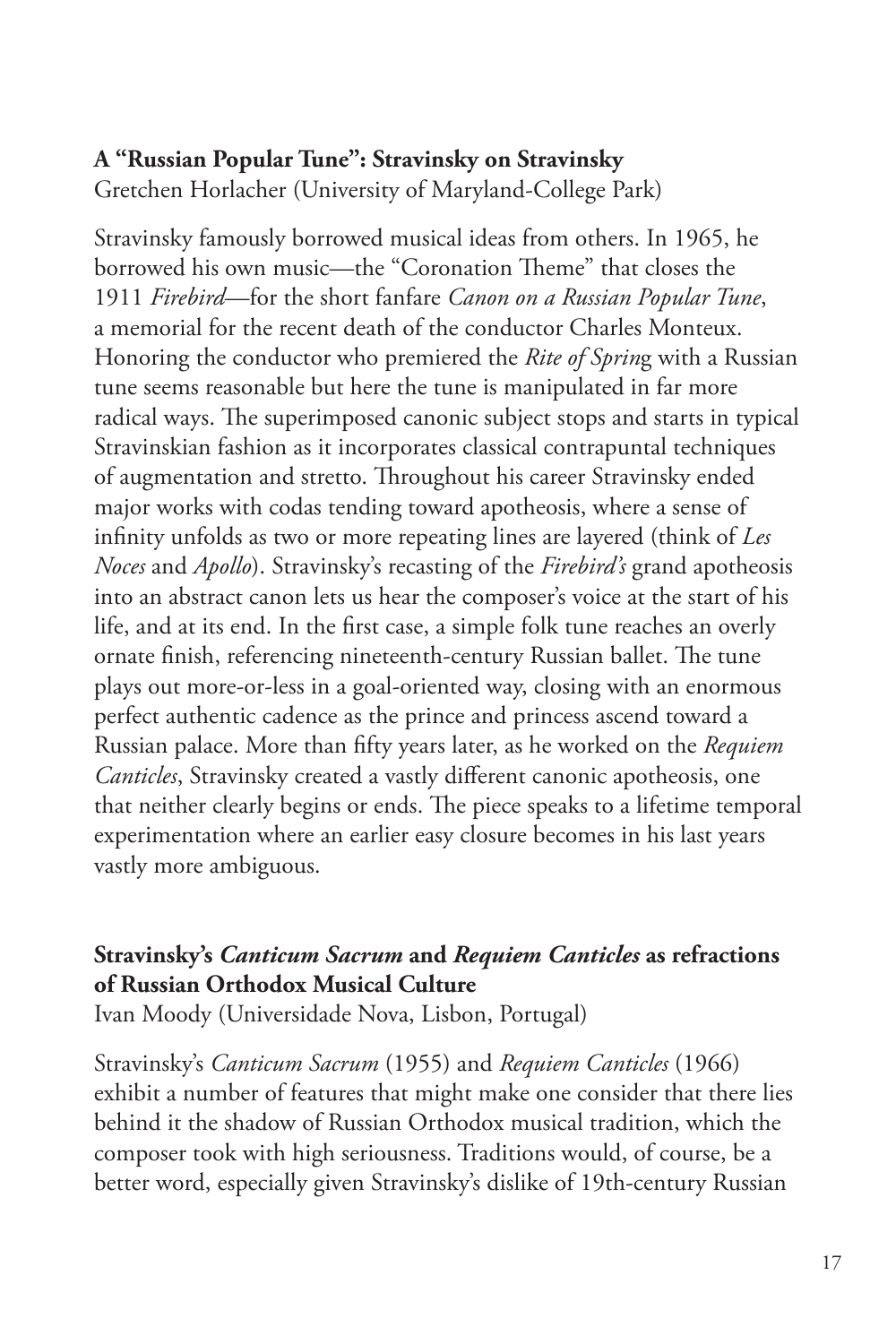sacred repertoire, and the fact that his early forays into sacred music (*Otche nash, Bogoroditse Devo, Veruyu*) led him explicitly to eschew any kind of sentimentalism.

These preferences continue to be felt in the Mass (1944–48) and, I would argue, in the works of the composer's serial period, such as *Canticum Sacrum* and *Requiem Canticles*. I propose in this paper to explore these aspects of Stravinsky's compositional practice and aesthetics, in particular as they relate to these two works. Specifically, I intend to consider such details as the resonance of bells (and the space in which they are heard), the pared-down quality of the writing in both works, the use of declaimed text and the idea of the functionality of liturgical music as it relates to the composer's earlier engagement with the ideas of Jacques Maritain and the concept of the *homo faber.* 

#### **Emblems of Antiquity: Some Sketches for Stravinsky's** *Mass*

David Smyth (Louisiana State University)

Why Stravinsky composed a setting of the Roman Catholic Mass remains something of a mystery: he was not Catholic, there was no commission, nor was the piece composed for a particular occasion. He completed the first two movements by the end of 1944, but only finished the work in March 1948. Stravinsky's sketches provide valuable insights into his invention and revisions of basic ideas (melodic, harmonic, and rhythmic) and compositional devices (particularly, canonic imitation) and his fashioning of formal units through repetition and variation. Clearly, Stravinsky worked assiduously to ensure that the entire composition would cohere by virtue of recurring use of certain emblems of antiquity (including straightforward diatonic and triadic references, directed stepwise motion, and white-note writing), all of which are evident in his sketches. We shall briefly consider precedents for some of these elements in nearly contemporary works, including the cantata *Babel* (1944) and *Orpheus* (1947). But the *Mass* also departs in radical ways from traditional settings, and here again, the sketches provide glimpses of his inventive experimentation with highly individual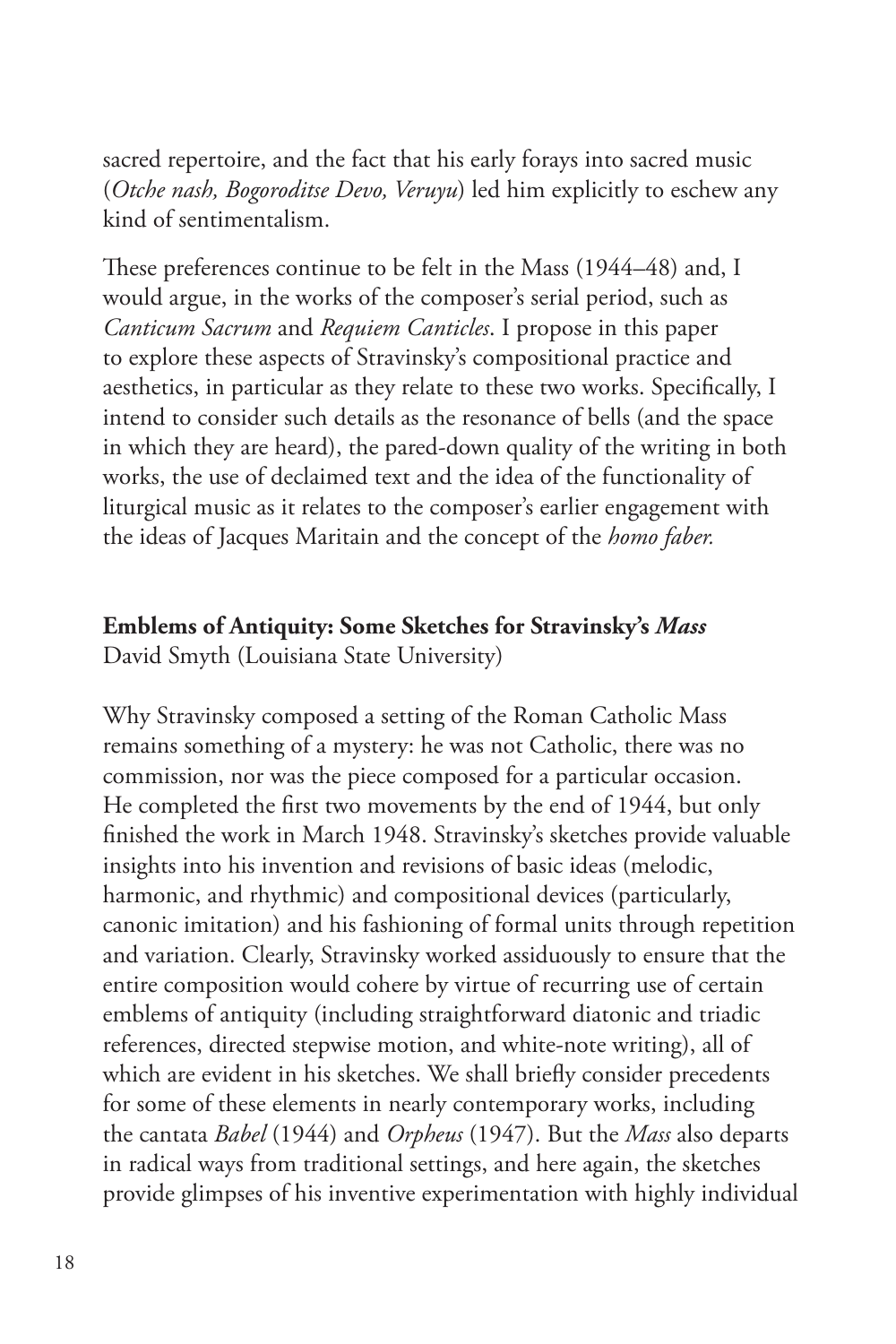approaches to text setting, rhythm, and textures. Of particular interest are the deployment of instrumental passages and alternations of solo and tutti writing in the creation of large-scale form. Although the sketches cannot tell us why Stravinsky wrote his *Mass*, they do offer clues as to how he fashioned this lovely and challenging work, and they can prompt and focus profitable analytical inquiries.

### **On the Origin of Stravinsky's** *Symphonies of Wind Instruments* Campbell Shiflett (Princeton University)

American musicology has long been fascinated with the origins of Stravinsky's *Symphonies of Wind Instruments*, whether conceiving of them in terms of a musical germ, aesthetic aim, or historical situation. This fascination is sustained by a peculiar pattern wherein each analysis, in positing an origin for the piece, demonstrates its blindness to some seemingly more significant one, which another study arrives to correct. This paper imagines Stravinsky's *Symphonies* accordingly as a *pastorale*, recalling a utopian Arcadian origin—not simply to defend this as the work's true source, but to illustrate the forces that underlie critics' idealization of origins. Imagining the piping winds of the *Symphonies* as a chorus of Arcadian shepherd-musicians sheds light on critics' other proposed origins of the work: From its dialogue with Debussy and its memorial program to its connections to Russian musical traditions and its neoclassic pursuit of absolute music. But what is more, to the extent that the myth of Arcadia reveals that such idealized origins exist only as they are imagined, it also suggests how the work anticipates later critics' deconstructions of these origins. For instance, along these lines the work's famously fragmented form would already reflect the destructive drives involved in a melancholic attempt to preserve an idealized origin that could never have been. Thinking of the *Symphonies* this way can guide ongoing reflections on the origins not only of the *émigré* Stravinsky and of his much-disputed works, but also of an American tradition of Stravinsky analysis for which origins remain of fundamental significance.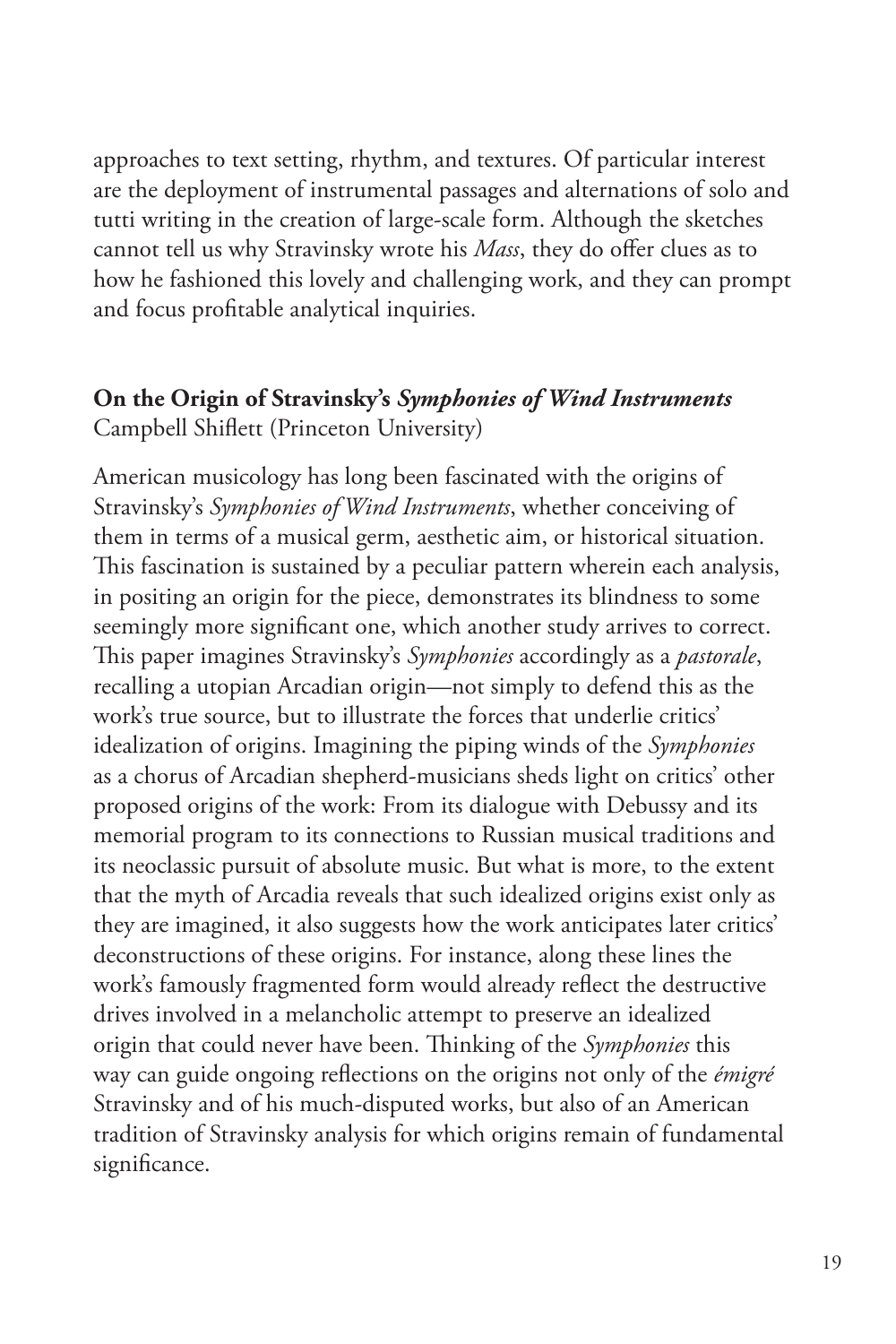**Friday** // **February 18** // **1:30–3:00 p.m.** *Stravinsky's Reception History II* Chandler Carter (Hofstra University), chair

## **Sovietizing Stravinsky: The 1965 Bolshoi Ballet Production of**  *The Rite of Spring*

Michael Palmese (Maynooth University, Ireland)

In May 1966, Natalia Kasatkina and Vladimir Vasiliev met Stravinsky in Washington during the Bolshoi Ballet tour of the United States. The conversation centered on Kasatkina's and Vasiliev's production of *The Rite of Spring*, which had served as the ballet's premiere in the Soviet Union in June 1965 and was currently being shown to American audiences in April and May 1966. Kasatkina and Vasiliev interjected a love interest between the Chosen One and a shepherd, as well as a demoniac that functioned as the personification of the pagan Slavic deity Dazhbog. The scenario culminates in the shepherd, following the sacrifice of the Chosen One, plunging a dagger into a central totem onstage that shatters. Stravinsky responded positively while the Soviet Minister for Culture, Yekaterina Furtseva, was troubled by Western enthusiasm for the production. At the same time, others viewed the production as propagandistic, emphasizing in particular the perceived militant atheism embedded into this "Sovietized" *Rite*.

This paper examines the creative genesis of Kasatkina's and Vasiliev's *Rite*, detailing how the production occupies an ideological grey area within the broader contours of the cultural Cold War. Although reflecting intersections between resurgent pan-Slavism, Soviet archaeology, and renewed cultural repression under Brezhnev, the production also dispenses with strict Stalinist socialist realism while not being overtly dissident, subversive, or even especially politically partisan. As a result, this Rite stood as an inkblot test into which critics and audiences could read whatever salient traits most confirmed their ideological aims, desires, fears, and anxieties.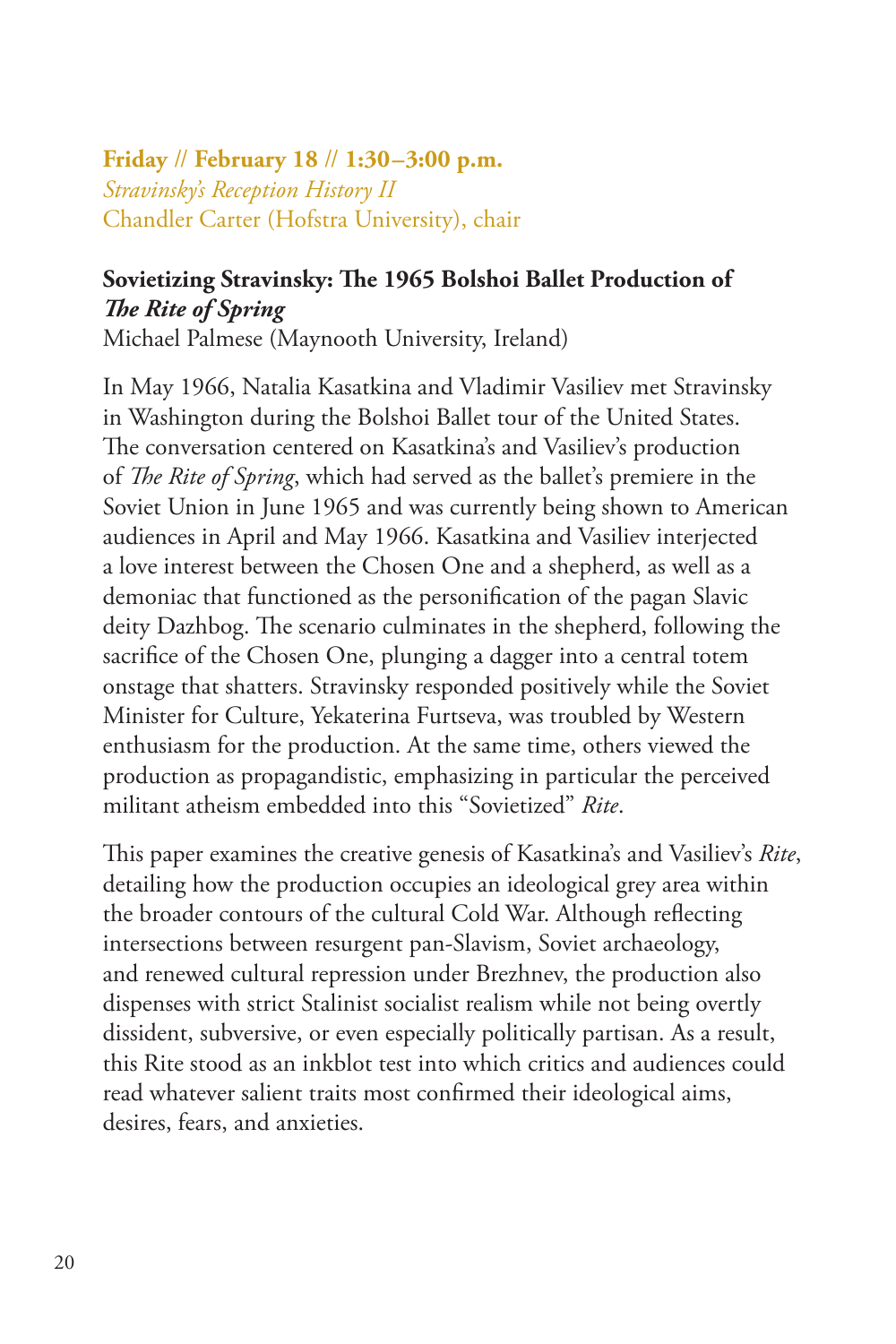## **It's Not Stravinsky but It's a Lot of Fun: Stravinsky's Place in Postwar Popular Music**

Jennifer Messelink (Schulich School of Music, McGill University, Canada)

During the postwar period Stravinsky figured prominently in the popular music press. Throughout the 1940s he had dabbled with popular music forms, jazz, and commercial ventures: Disney's *Fantasia* (1940); *Tango* (1940); *Circus Polka* (1941); *Scherzo à la russe* (1944); and the Ebony Concerto (1945). The project that received the most attention in the press was Stravinsky's 1949 lawsuit against Leeds Music Corporation for "making him feel declassed" (Billboard March 19, 1949). The lawsuit concerned the song "Summer Moon," a vocal arrangement based on a theme from Stravinsky's *Firebird* (1910). Stephen Walsh (2006) argues that Stravinsky was forced into to the unfamiliar commercial American musical marketplace in order to survive because the U.S. was not a signatory to the Berne Convention. The lawsuit, and the publicity that followed it, involved not only questions of copyright, but also of reputation, musical hierarchy, value, and genre. I suggest that the lawsuit was heavily reported on because it occurred during a dramatic shift in the music industry in which recordings were central to the debate concerning the boundaries between so-called serious and popular music. With the rollout of the LP in 1948, record labels embraced mood music and increasingly promoted popular arrangements of classical works. Stravinsky was frequently invoked by arrangers such as Les Baxter, whose album *Ritual of the Savage* (1950) was marketed as a "jungle tone-poem." In this presentation, I draw from theories of musical genre (Brackett 2016) to examine Stravinsky's place in the emerging "middlebrow" sphere of the music industry.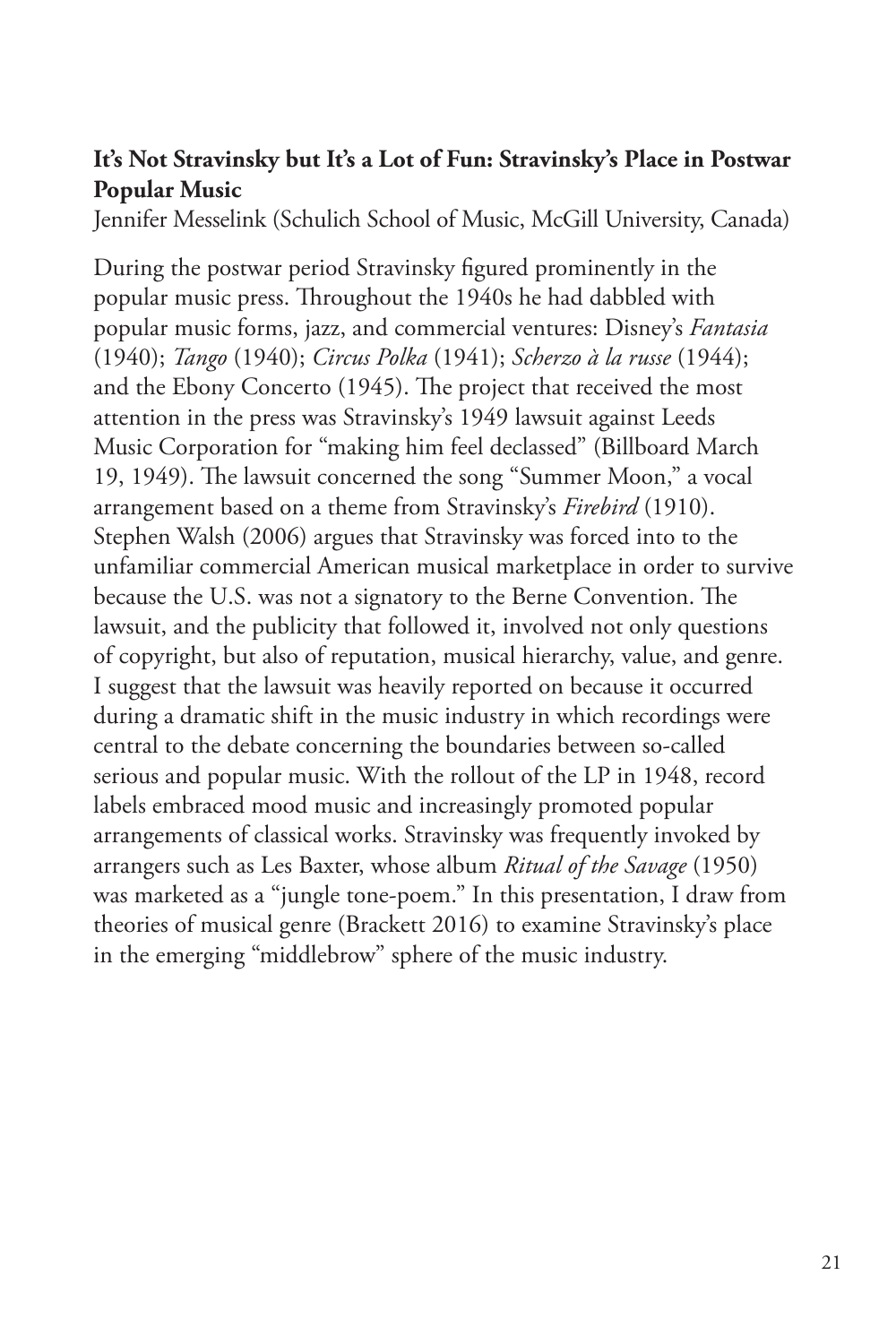## **The 1936 Production of Les Noces in New York**

Lynn Garafola (Barnard College, Columbia University)

In 1936 Stravinsky's reputation as a composer of ballets was limited in the United States to *Firebird* and *Petrouchka*. To be sure the premiere of *Apollon Musagète* took place at the Library of Congress in 1928 and the League of Composers produced versions of *Les Noces* in 1929 and *The Rite of Spring* in 1930. However, with the partial exception of The Rite of Spring, these events had little impact. Hence, the importance of the New York revival of *Les Noces* in 1936 by the Ballet Russe company directed by Colonel Wassily de Basil. Staged by Bronislava Nijinska, who choreographed the original 1923 work, with the original Natalia Goncharova designs and a full Russian chorus, the production was received with enthusiasm, even if Stravinsky's music was not universally admired. Although slated to open the following summer in London, *Les Noces* was dropped from the repertory, with tragic consequences both for the survival of the ballet, which remained unperformed for the next thirty years. The 1937 Stravinsky Festival, which cemented the composer's alignment with Balanchine, signified the realignment that would dominate Stravinsky's years in America.

**Saturday** // **February 19** // **9:00–11:00 a.m.** *Stravinsky: Views from East and West* Maureen Carr (The Pennsylvania State University), chair

**Stravinsky: A View from Leningrad of the 1960s and 1970s** Olga Manulkina (St. Petersburg State University, Russia)

As it happened (not by accident), the year of Stravinsky's death was also a year of *Dialogues*—the only publication of Stravinsky's and Craft's conversation books, that for many Soviet musicians and intellectuals became a kind of bible of bygone pre-revolutionary Russian and unapproachable contemporary Western music, art, and culture. To mark that event, I will discuss three aspects of the reception of Stravinsky in postwar Soviet Russia that still need more detailed approach.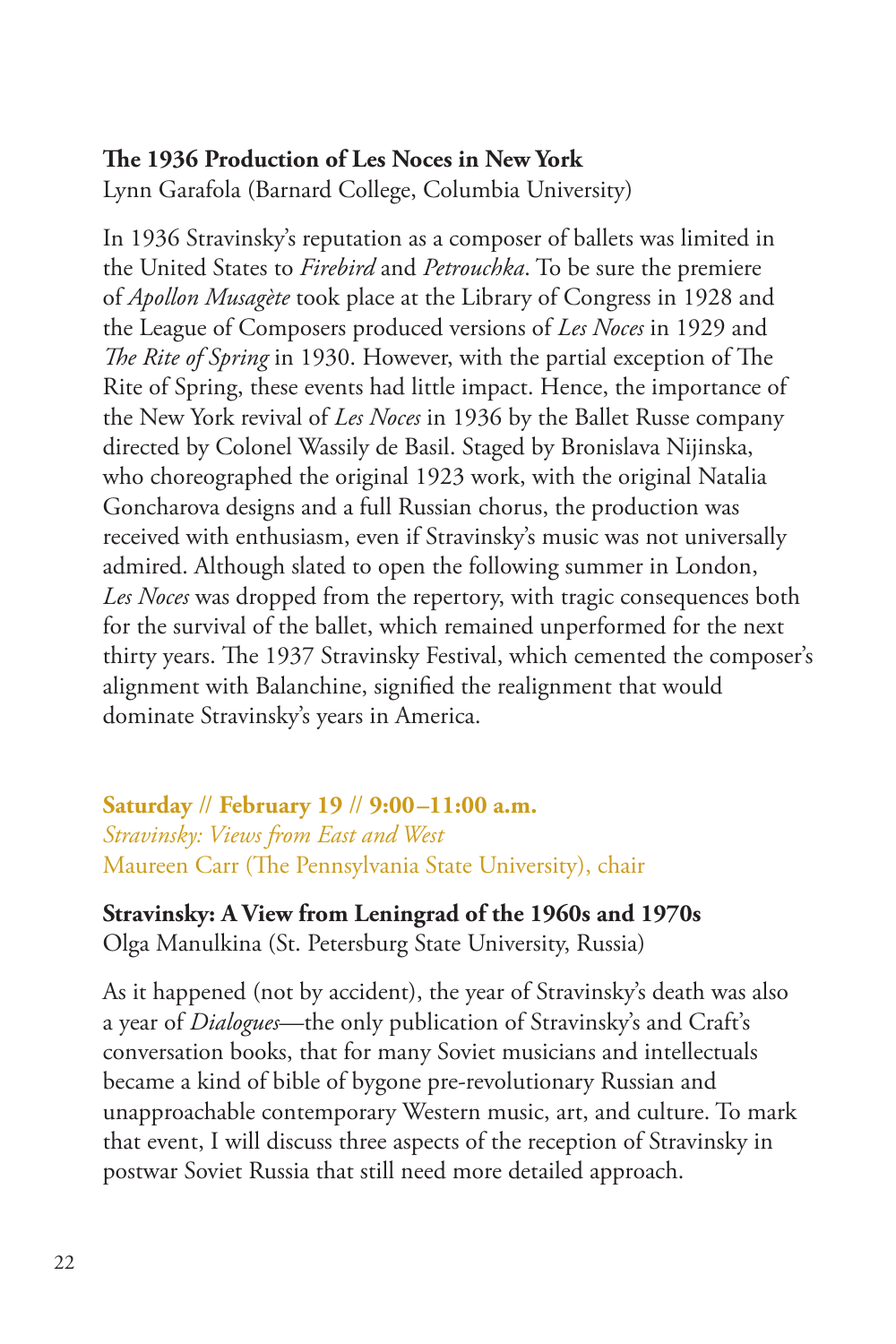The first aspect implies the need for dividing the postwar period into several sub-periods and for introduction for several additional dates: the ones that influenced Soviet Stravinsky scholarship (i.e., 1949, the year of the "musicologists on trial"); the ones that signaled a turn in official attitude to Stravinsky (i.e., 1959, the year of Leonard Bernstein's and New York Philharmonic tour); and the publication dates of two Stravinsky's books in Russian (1963—*Chronicle of My Life*, and 1971— *Dialogues*). The second aspect concerns unofficial, private histories of the reception of Stravinsky, undercurrents of research and discussion, as well as those of performance and listening. Finally, I would argue that while one could claim that there was one "official" Stravinsky (and it is not surprising that it were mostly Moscow musicologists who whom the regime used as its mouthpieces), the unofficial histories were different in different places and much more depended on the musicians' and scholars' personalities. I will concentrate on "the Leningrad Stravinsky" to discuss the city's specific challenges and obstacles as well as possibilities.

#### **Olin Downes and America's Russianization of Stravinsky**

Don Traut (Fred Fox School of Music, University of Arizona)

In his 2010 essay, "Just How Russian Was Stravinsky?," Richard Taruskin outlines how American critics, analysts, and even concert promoters seek to "Russianize" Stravinsky's late music, despite the composer's embrace of serialism—the "seemingly least Russian" of compositional methods—shortly after his move to the United States. The current paper adds to this longstanding discussion of Stravinsky's "Russianness" by exploring the role perceptions of race played in comments published by the New York Times music critic Olin Downes during Stravinsky's first visit to America in 1925. Downes used the American premieres of the Octet and Piano Concerto to develop a narrative regarding what he saw as Stravinsky's decline. Contrary to many other critics, Downes saw these pieces as "symptoms" of a "restless" composer still searching for another *Rite of Spring*. Downes's rationale emerges over the course of four columns, beginning with praise for the heartfelt use of folk tunes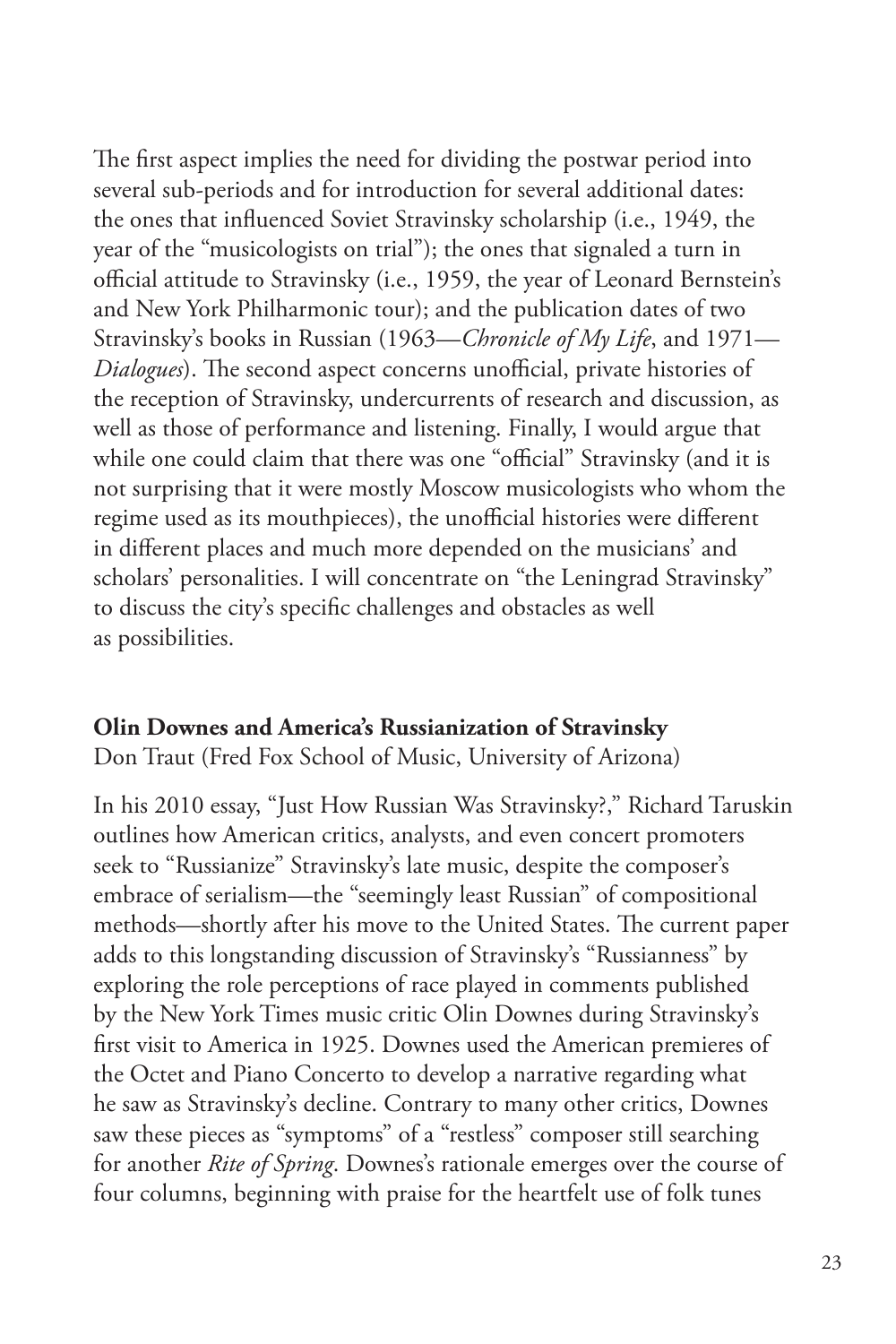in *The Firebird*, but ending with disdain for the new compositions, which Downes saw as "inauthentic" failures precisely because they lack the "racial" connection to Stravinsky's Russian heritage and therefore have "no echo of the passions of the human heart." "Is this music?," he asks. He even suggests that Stravinsky has become an "artistic alien" and hopes the composer will visit Russia soon and reconnect with his homeland before he "forfeits his artistic future." The premium Downes put on "racial" authenticity in many ways foreshadows Taruskin's points about how much is at stake in defining Stravinsky's nationality.

#### **Stravinsky in the Princeton School**

Scott Gleason (*Grove Music Online*)

After World War II, Milton Babbitt and the composer-theorists collected around him at Princeton University extended Schoenbergian serial and social practices. After Stravinsky's serial turn, Babbitt offered a reevaluation of the master, thus courting the Stravinskian legacy. After the 1960s, some members of the Princeton School "dropped out," writing experimental texts and improvising, in stark contrast with their earlier high-modernist poetics. In 1986 Joseph Kerman suggested that this dissolution of the Princeton School around 1971 occurred because of Stravinsky's death that year: the loss of the master and the living tradition he represented.

In this talk I discuss Stravinsky reception within the Princeton School, and therefore within Cold War American (academic) musical culture. After discussing Stravinsky's advice to leave the academy, Babbitt's reading of Stravinsky's proto-serial procedures acting on timbre and texture in *The Rake's Progress*, and Babbitt's reading of Stravinsky's "verticals" in *Movements*, I discuss Princeton composer Benjamin Boretz's readings of Stravinsky's incorporation of pitch structure into durational structure in the first scene of *Petrushka* and *The Rite of Spring* generally. I discuss Princeton composer J. K. Randall's compositional use of series of pitches fewer than twelve as a Stravinskian conceit. Lastly, I discuss Babbitt and Boretz's purging of impressionistic language in favor of formalist discourses as a kind of Stravinskian poetics.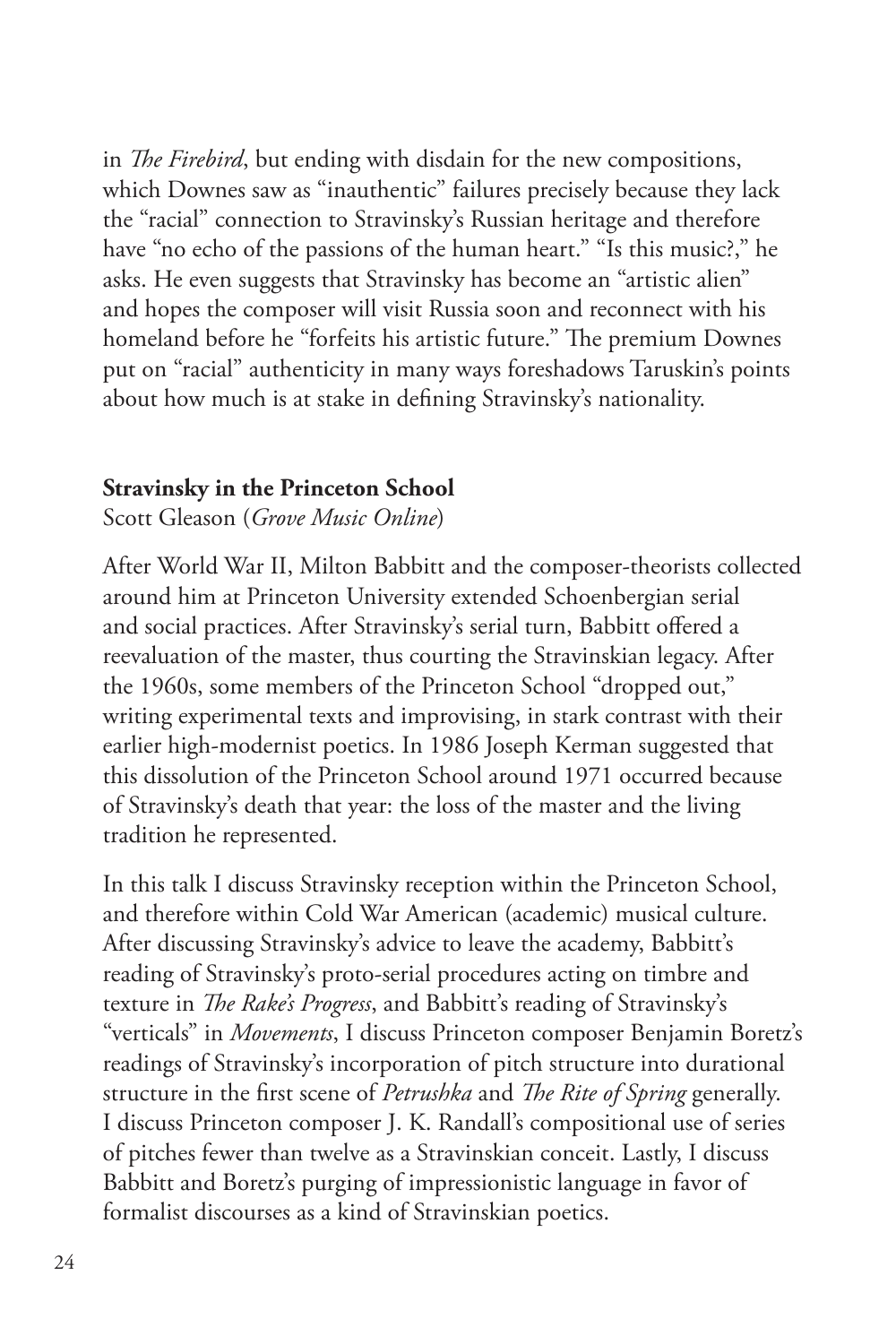This combination of Stravinskian poetics and serialism with the oft-discussed Schoenbergian socialization and serialism demonstrates an attempt by members of the Princeton School to unite the two principal strands of European modernism in their own American high-modernism.

## **The Burden of Chronos: The Genealogy of Stravinsky's Concept of Music Time**

Klára Móricz (Amherst College)

Stravinsky's *Symphony in C*, begun in France in 1939, and completed in the United States in 1940, ends with a slow wind chorale from which all accidentals disappear, allowing the music to radiate an untainted purity. By 1940, a familiar type of ending in Stravinsky's oeuvre, it has special meaning in the Symphony. It gives the feeling of Stravinsky wiping the slate clean, erasing the past, and moving beyond the present toward divine immobility. The composer Nicolas Nabokov heard the gesture as the burying of Chronos, the musical time that Stravinsky's earlier music had supposedly measured with cold equilibrium.

In this paper I reconstruct the genealogy of Stravinsky's concept of Chronos, first presented in his Harvard Lectures in the fall and spring of 1939/1940. Tracing the concept of Chronos from Henri Bergson through Alexander Blok, Arthur Lourié, Gilbert Brangue, Pyotr Suvchinsky, and Gisèlle Brelet to Stravinsky reveals an important reversal of values that transformed Bergson's deeply human concept of time into Stravinsky's sterilized, mechanical clockwork. The restored layers of philosophical discourse behind Stravinsky's aesthetic stance suggest that Stravinsky's "pure" ending of the *Symphony in C* is not simply a gesture of wiping the slate clean, but also an effort to mask remnants of historical and personal trauma.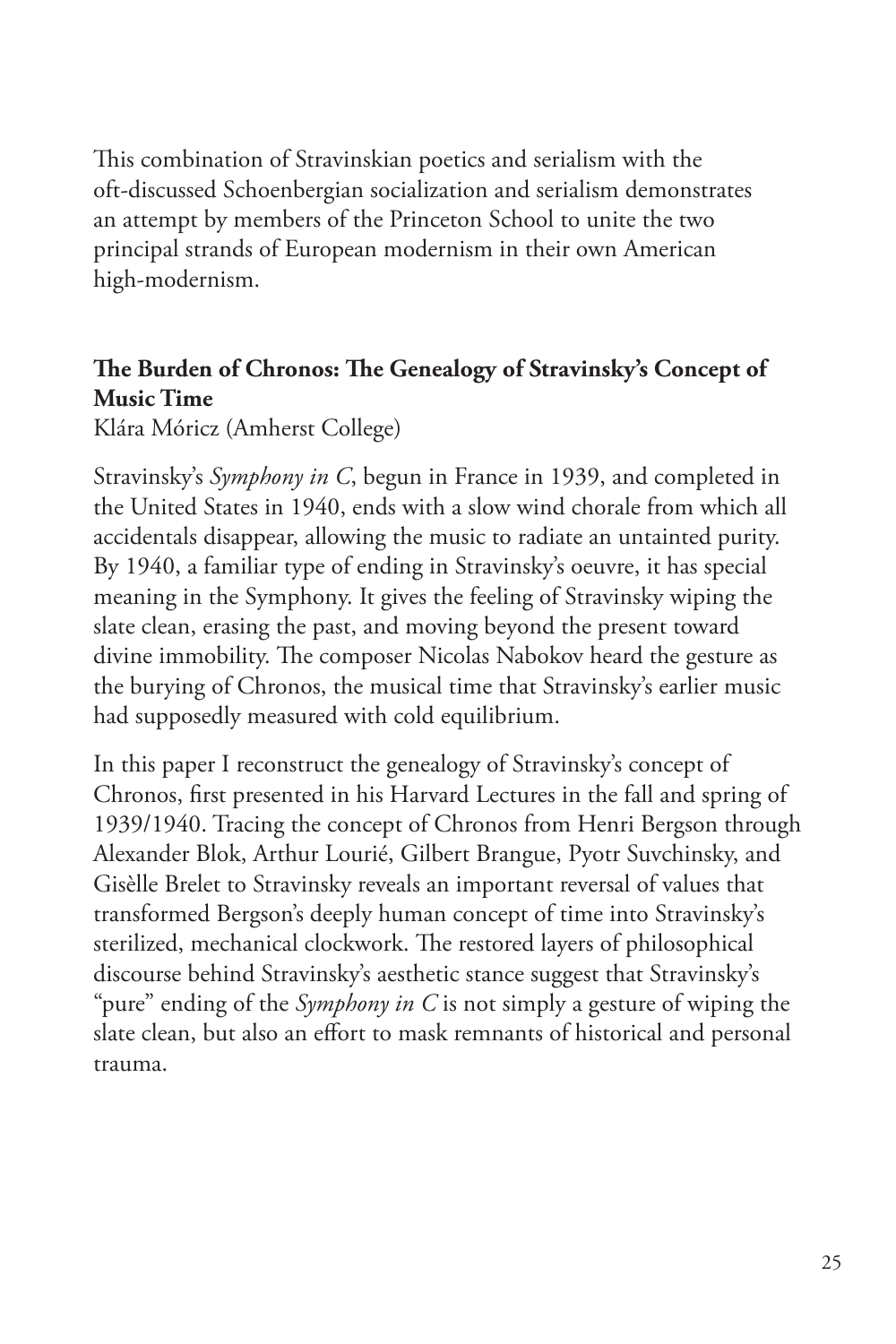#### **Saturday** // **February 19** // **1:00–2:30 p.m.**

*American Perspectives on Stravinsky* Lynne Rogers (Mannes School of Music at The New School), chair

#### **George Perle's Perspectives on Stravinsky**

Philip Stoecker (Hofstra University)

Following the death of Igor Stravinsky on April 6, 1971, the American composer and theorist George Perle (1915–2009), who co-founded the Alban Berg Society with Stravinsky and HansRedlich, wrote that "[t]his is the first time since Guillaume de Machaut [c. 1300–1377] that the world is without a great composer" (Robert Craft, *Stravinsky: Chronicle of Friendship* [1994], p.548). Perle's exceptionally high praise of Stravinsky may seem surprising since the music of Berg, not Stravinsky, had the greatest influence on Perle's compositional and scholarly output. Whereas it is well-documented that Perle was continually inspired by Berg's music, the significance of Stravinsky's music for Perle is not as well-known. My presentation will provide a renewed look at Perle's analyses, writings, and thoughts about Stravinsky's music. The "George Perle Papers" in the New York Public Library and an unpublished interview provide the source material for my talk. In the unpublished interview, Perle includes George Balanchine (1904–1983) in his discussion of Stravinsky: "I have a very important feeling about Balanchine and about what he and Stravinsky did with the New York City Ballet. I think there is the invention of a new art form in something like *Agon*." In addition, the "George Perle Papers" contains a file labeled "Legal document re: Stravinsky's Archive," which consists of ten folders. These legal documents along with other materials from the "George Perle Papers" and the unpublished interview provide new insights into Perle's perspectives on Stravinsky.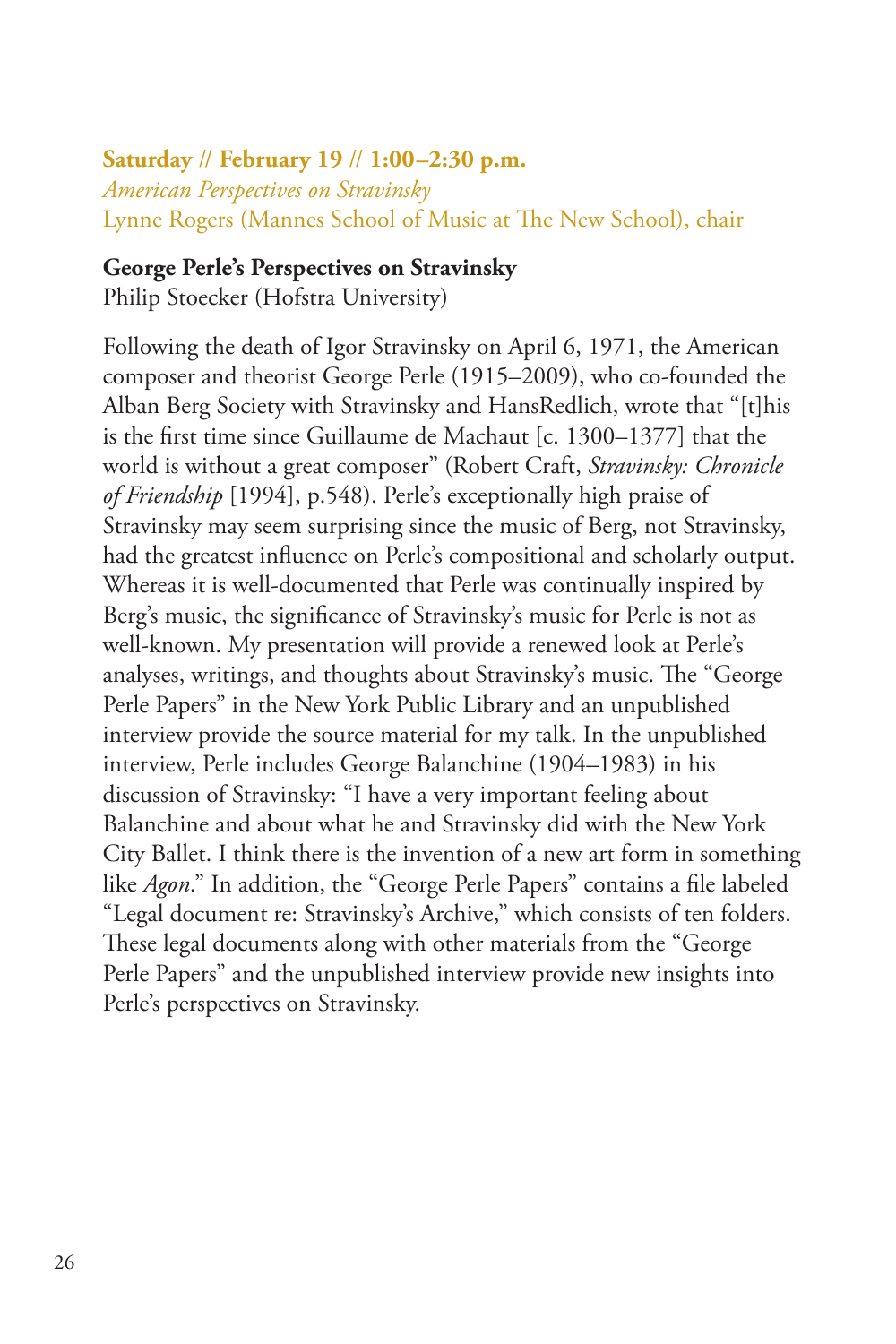## **Mediating the Middlebrow: Stravinsky's** *The Flood* **and Music on American Television**

Danielle Ward-Griffin (Rice University)

Described as a "flop," the 1962 CBS television production of *The Flood* has usually been regarded as an ill-fated attempt to merge mass culture with high art (Joseph, Rose, Todd). But instead of seeing *The Flood* as an individual failure, this paper argues that the work represents the culmination of middlebrow aesthetics, as popularized on television in the 1950s and 1960s. Intended to elevate the taste of its viewers, *The Flood* recalled the rhetoric and modes of production of *Camera Three* and *Omnibus*, as well as the NBC Opera Theatre series. Situating *The Flood* vis-à-vis these programs, I examine how and why the promotion for the CBS special focused on the composer, rather than the work, and what this can tell us about Stravinsky's standing in American culture in the 1960s.

At the same time, *The Flood* marked an important shift in how composers envisioned the middlebrow potential of television, as they increasingly moved away from naturalism and towards fantasy (Barnes). Although Stravinsky was concerned about comparison with Gian-Carlo Menotti's 1951 hit *Amahl and the Night Visitors*, *The Flood* more closely resembles Menotti's TV opera, *The Labyrinth* (1963), which premiered one year after Stravinsky's work. This talk analyzes how these two works sought to exploit television's resources, resist generic classification, and challenge viewers to move beyond televisual and musical norms. Although both pieces were popular failures, their efforts to engage a broad range of viewers in experimental art ultimately epitomizes, and highlights the pitfalls of, television's middlebrow aesthetics.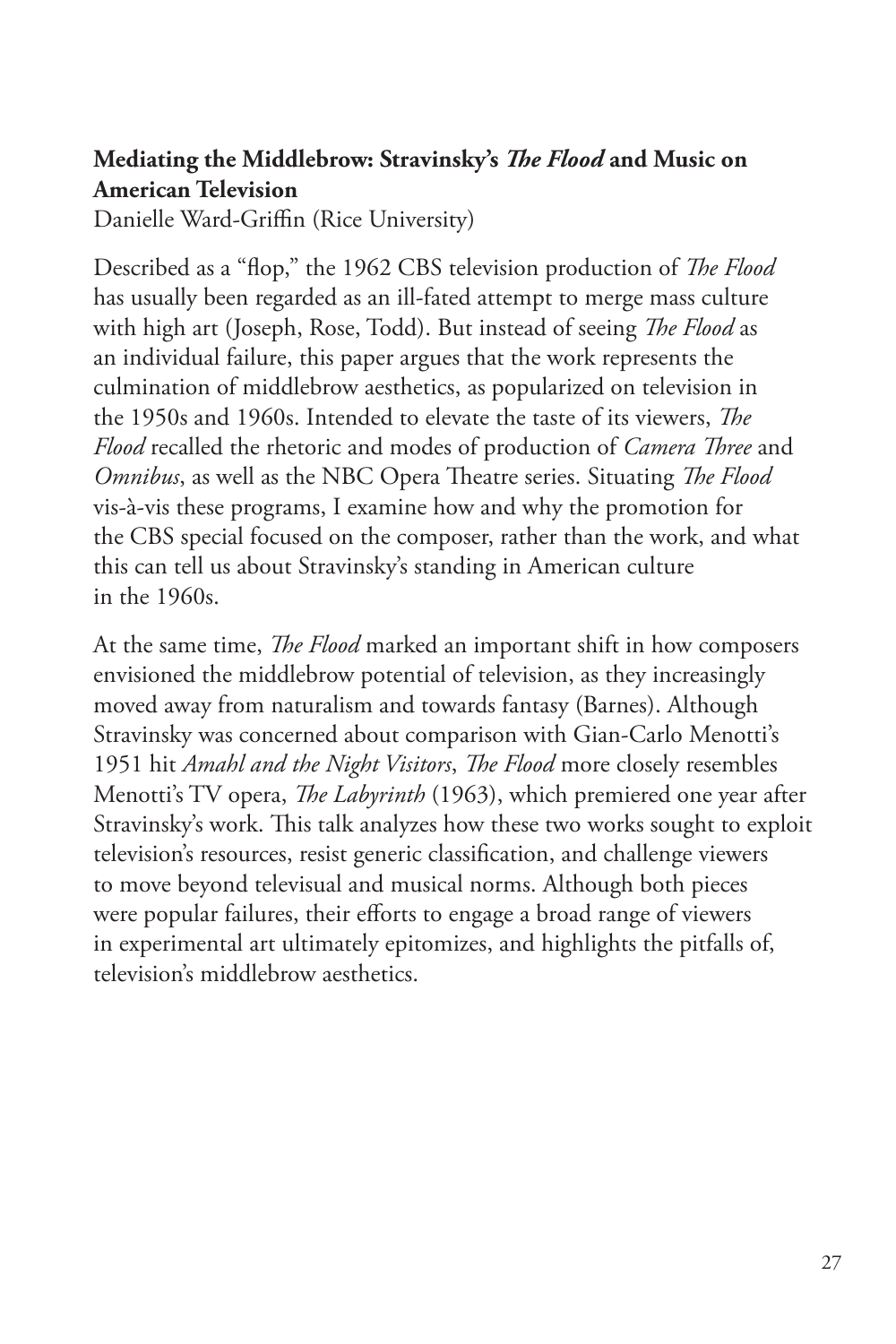## **Stravinsky in New Orleans:** *The Soldier's Tale* **as retold by Wynton Marsalis in** *A Fiddler's Tale*

Paul Mauffray (independent scholar/conductor)

Stravinsky's *The Soldier's Tale* of 1918 holds a unique place in music history as one of the first significant works, if not perhaps the very first, influenced by jazz. His "Tango, Valse, & Ragtime" even predates other works more prominently imitative of jazz such as Milhaud's *La Création du Monde* and Gershwin's *Rhapsody in Blue*. Stravinsky acknowledged that jazz patterns and jazz instrumental combinations influenced him, and after 80 years, Stravinsky's homage to jazz has been reciprocated in *A Fiddler's Tale* by Wynton Marsalis.

Stravinsky's *The Soldier's Tale* was a fundamental part of the curriculum taught by Baton Rouge composer Bert Braud at the New Orleans Center for Creative Arts where Wynton Marsalis studied as a teenager. This music stayed with Marsalis throughout his life, and in 1998 he recorded Stravinsky's *The Soldier's Tale* with an ensemble including noted jazz musicians David Taylor, Edgar Meyer, and Stefon Harris. In that same year, Marsalis composed *A Fiddler's Tale* which is both a contemporary update of the same story of the musician who sells his soul to the devil and an homage to *The Soldier's Tale*, mirroring the exact movements and form with the same instrumentation.

In this comparative analysis of the two works, we ask what makes Stravinsky sound like jazz and what makes Marsalis sound like Stravinsky. By examining melodic, harmonic, and rhythmic similarities, we see how Marsalis not only makes reference to Stravinsky but even aspires to bring this music back home to its jazz origins which originally inspired the Russian composer.